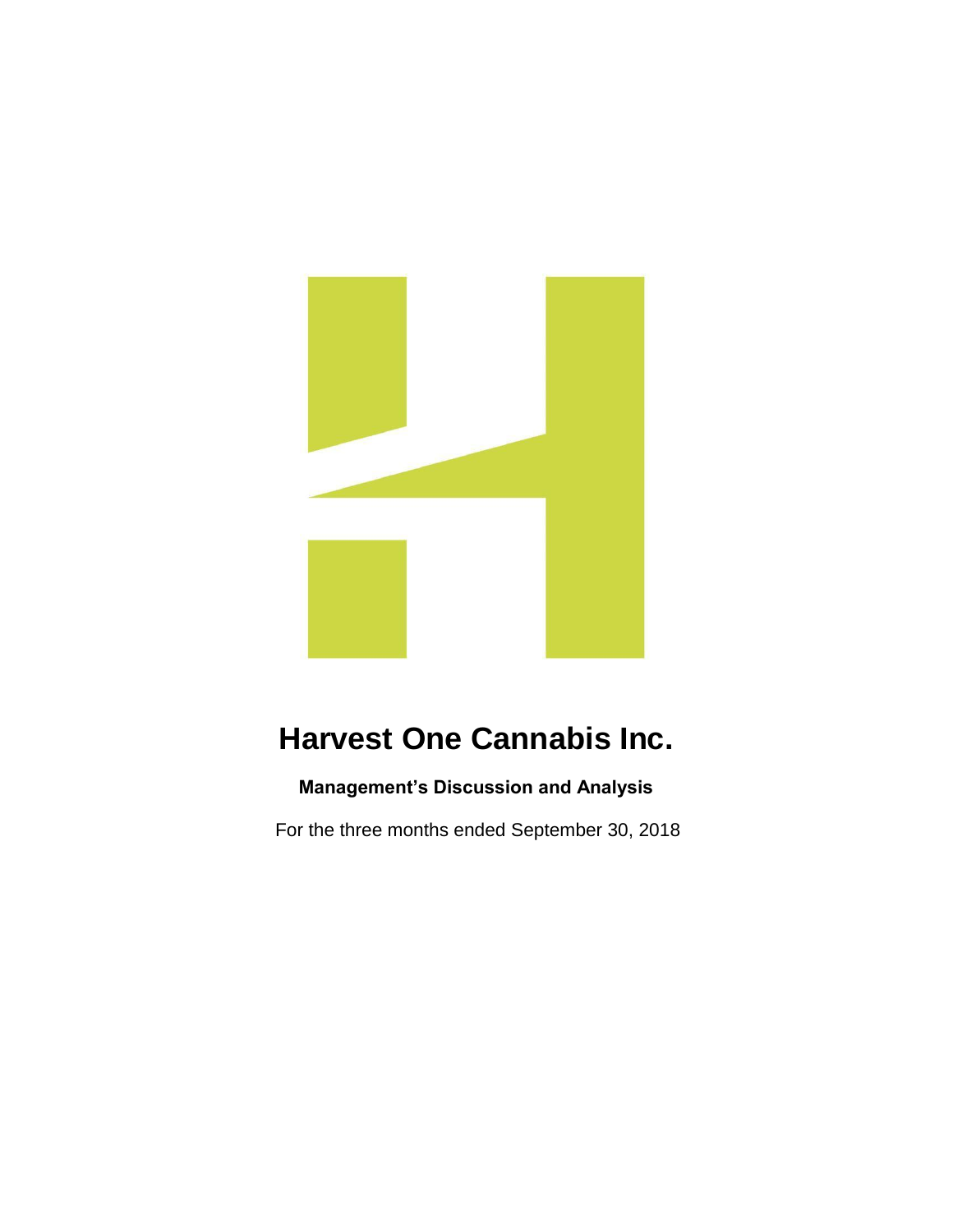#### **INTRODUCTION**

This Management's Discussion and Analysis ("MD&A") should be read in conjunction with the unaudited condensed consolidated interim financial statements and related notes thereto of Harvest One Cannabis Inc. ("Harvest One" or "us" or "we" or "our" or the "Group" or the "Company") for the three months ended September 30, 2018 and the audited annual consolidated financial statements for the year ended June 30, 2018, which have been prepared in accordance with International Financial Reporting Standards ("IFRS") as issued by the International Accounting Standards Board ("IASB"). All amounts are expressed in Canadian dollars unless otherwise stated. This MD&A has been prepared as of November 29, 2018 and includes certain statements that may be deemed "forward-looking statements". Investors are directed to the section "*Risks and Uncertainties*" and to page 27 for a statement on forward-looking information included within this MD&A.

#### **BUSINESS OVERVIEW**

Harvest One is a global cannabis company that develops and provides innovative lifestyle and wellness products to consumers and patients in regulated markets around the world. The Company's range of lifestyle solutions is designed to enhance quality of life for customers. The Company is based in British Columbia ("BC"), Canada and its common shares are listed on the TSX Venture Exchange ("TSX-V") under the symbol "HVT". Harvest One is a global House of Brands through its wholly-owned subsidiaries: United Greeneries Ltd. ("United Greeneries"), a Canadian Licensed Producer of cannabis; Satipharm Limited ("Satipharm"), the Group's medical and nutraceutical arm; and Dream Water Global ("Dream Water"), the Group's consumer arm. The Company's medical and nutraceutical arm continues to be enhanced with the recent acquisition of PhytoTech Therapeutics Ltd. ("PhytoTech"), an Israeli-based pharmaceutical research and development ("R&D") company. The Company also has exposure to the retail vertical through its investment in Burb Cannabis Corp. ("Burb").



United Greeneries is licensed to produce and sell cannabis under the new *Cannabis Act*. United Greeneries originally received its license to cultivate medical cannabis under the *Access to Cannabis for Medical Purposes Regulations* ("ACMPR") on June 28, 2016, and on October 13, 2017 received an amendment to its license to allow for the sale of medical cannabis products to the public. Currently, United Greeneries' primary operations are based in Duncan, BC (the "Duncan Facility") with a 10,600 square foot expansion underway. In addition, construction has also commenced at its Lucky Lake property in Saskatchewan for the construction of a 60,000 square foot indoor flowering facility. United Greeneries also received a Dealer's License on June 18, 2018 for its Duncan Facility.

Satipharm is an international medical cannabis brand focused on oral delivery technologies, currently servicing the European, Australian and New Zealand markets. Satipharm holds the exclusive global marketing and distribution rights to the Gelpell® Microgel technology for all cannabis related products.

The Company's recent acquisition, PhytoTech, develops cannabinoid-based drug products for a variety of clinical trials to service the medical market. PhytoTech was also responsible for administrating the successful clinical trials using Satipharm's proprietary Gelpell® capsules.

Dream Water manufactures and sells a 74 ml, 0-calorie, liquid sleep shot, which helps promote relaxation and support restful sleep, in both Canada and the United States ("US"). The Company has also developed an individual sleep powder packet which is also sold throughout the US.

Burb are brick and mortar retail stores with two initial stores opening in Port Coquitlam, BC and an anticipated additional 8 to 10 stores by the end of calendar 2019.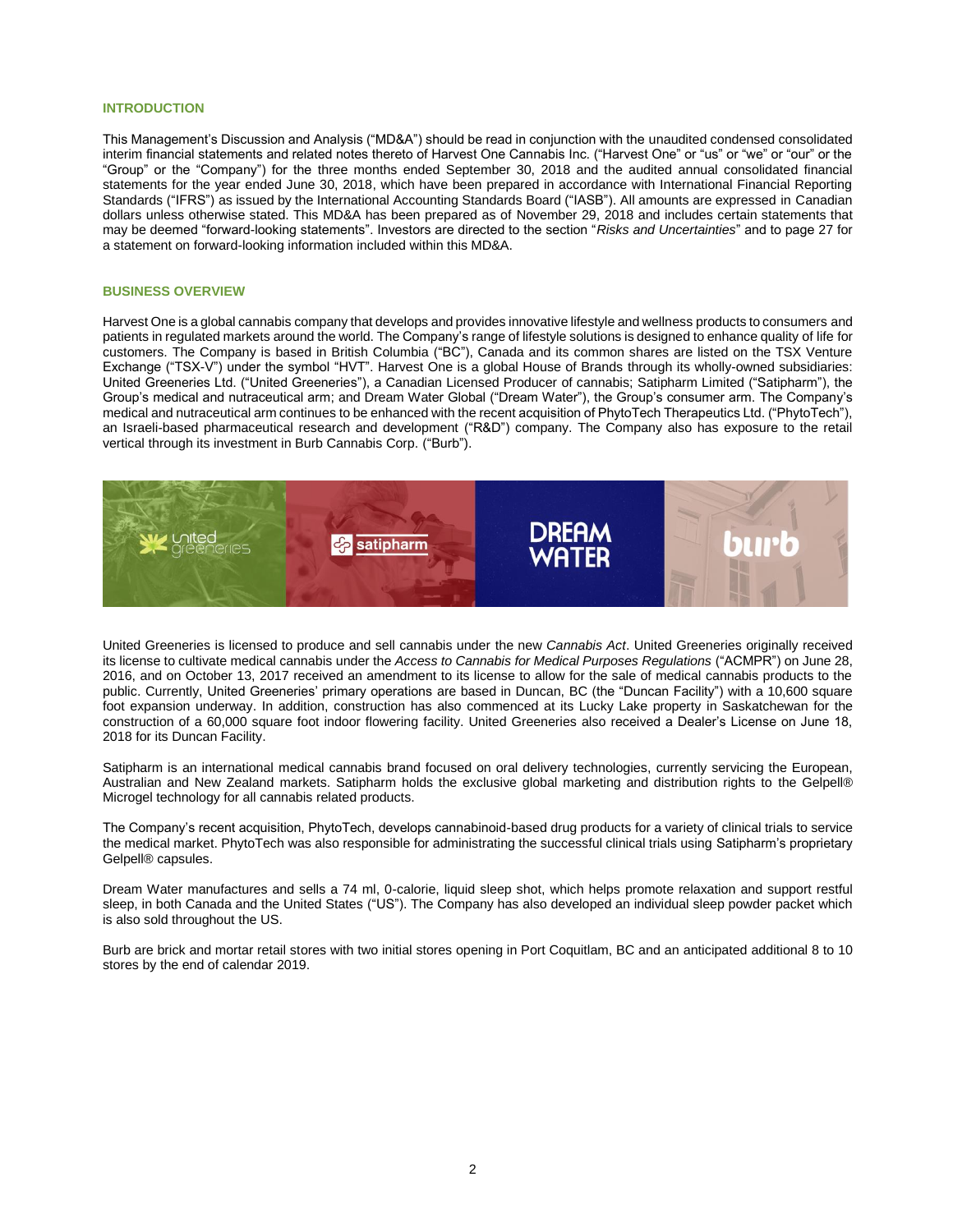#### **HIGHLIGHTS**

- The Company closed an agreement with Australian-based MMJ PhytoTech Limited ("MMJ") for the purchase of 100% of Israelibased PhytoTech (*See Description of Business and Recent Developments – Harvest One; Acquisition of PhytoTech*);
- The Company entered into a multi-year Extraction Services Agreement with Valens GroWorks Corp. ("Valens") for cannabis extraction and value-added services (*See Description of Business and Recent Developments – Harvest One; Valens Extraction Services Agreement*);
- The Company made an investment in Burb, a new BC-based retailer of cannabis and cannabis-related products (*See Description of Business and Recent Developments – Investment in Burb*); and
- The Company appointed a new Chief Executive Officer ("CEO"), Chief Operating Officer ("COO") and General Counsel, and members to the Company's Board of Directors, Advisory Board and Senior Leadership Team (*See Description of Business and Recent Developments – Changes in Management and Directors).*



#### **INDUSTRY OVERVIEW**

#### **Cannabis Regulatory Framework in Canada**

On April 13, 2017, the Canadian government introduced Bill C-45, also known as the *Cannabis Act* (the "Act"), which aims to protect youth, ensure public health and safety, deter criminal activity and reduce the burden on the criminal justice system in relation to cannabis. On June 21, 2018, the Act became law after receiving Royal Assent in the Senate. On October 17, 2018, the Act and its supporting regulations came into force to create a legal market for recreational cannabis by establishing a licensing regime for the production, processing, distribution and sale of recreational cannabis. This was previously prohibited unless authorized under the Controlled Drugs and Substances Act ("CDSA") and its regulations, such as the ACMPR. Provincial governments continue to formalize their own regulations and policies around the significant issues of distribution and sale of recreational cannabis within each province.

The ACMPR, which was introduced in February 24, 2016, has been repealed with the introduction of the Act and previous holders of licenses under the ACMPR are deemed to have licenses under the Act. As such, producers are able to sell both medical and recreational cannabis, as authorized by their licenses. Provinces and territories are now responsible for developing, implementing, maintaining and enforcing systems to oversee the distribution and sale of cannabis and each producer must operate within these systems.

Under the Act, dried flowers, oils, and soft-gels are permitted products in the recreational cannabis market. The federal government has indicated that value-added products such as cannabis edible products and concentrates will be legal for sale approximately one year after October 17, 2018.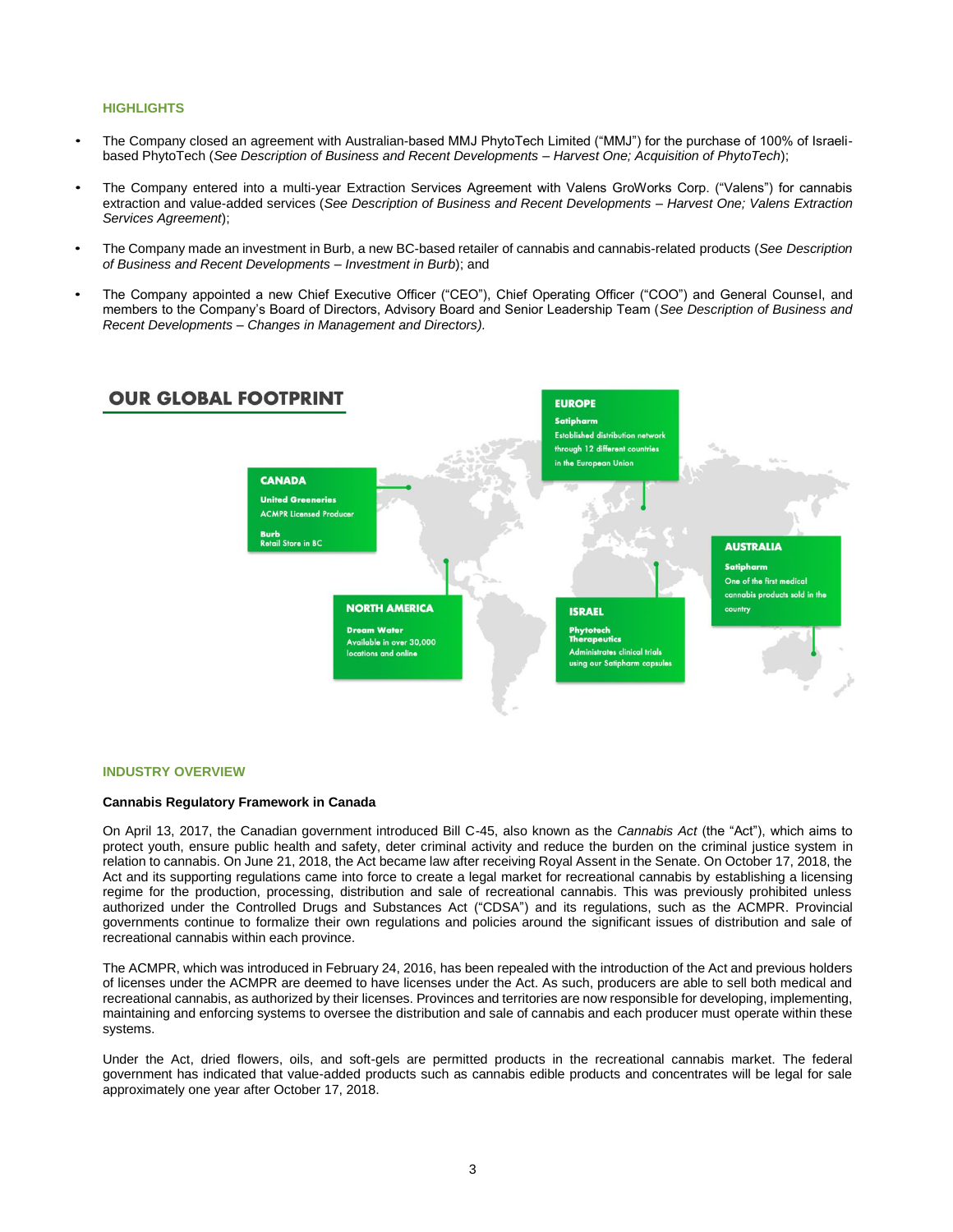#### **International Legislation related to Harvest One Operations**

#### European Union ("EU")

Although all member countries of the EU must abide by United Nations 1961 Single Convention on Narcotic Drugs, each country is free to set their own nation rules and policy in relation to medical cannabis. Recently, there have been significant legislative changes in EU countries, including the Netherlands, Italy, Ireland, Germany and the United Kingdom ("UK").

In particular, on January 19, 2017, the German Bundestag voted to legalize cannabis for medical consumption, which came into effect in March 2017. The new legislation limits the sale and use of medical cannabis to patients suffering from multiple sclerosis, epilepsy, chronic pain, and lack of appetite or nausea related to cancer treatments. Through its national health insurance system, Germany will also become the first country in the world to cover the cost of medical cannabis for any therapeutic application approved by a physician. With a population of approximately 80 million people, Germany is expected to become the largest market for medical cannabis in the EU.

Further, in September 2018, the UK Department of Health and Social Care recommended to the UK government that cannabisderived medicinal products be made available to UK patients. Legislation to allow this is anticipated to be passed in the coming months.

#### Australia

Legislation came into effect on October 30, 2016 to allow legal cultivation, production and manufacturing of medicinal cannabis products in Australia. This scheme is administered by the Commonwealth Department of Health through the Therapeutic Goods Administration (the "TGA") and the Office of Drug Control. This legislation is designed to work together with the therapeutic goods legislation, and state and territory legislation, to make medicinal cannabis products available to certain patients. The term "medicinal cannabis products" covers a range of cannabis preparations intended for therapeutic use, including pharmaceutical cannabis preparations, such as oils, tinctures and other extracts. Medicinal cannabis products are regulated as medicines in Australia. Generally, medicines imported into, supplied in, and exported from Australia must be entered in the Australian Register of Therapeutic Goods ("ARTG"), which is administered by the TGA. However, there are other mechanisms for access to medicines that are not registered on the ARTG ("unapproved therapeutic goods"). Medicinal cannabis products supplied in Australia will use these alternative supply pathways while evidence to support registration is gathered through clinical trials. The Therapeutic Goods Act 1989 establishes the regulatory framework for all medicines in Australia. This legislation provides a number of mechanisms to enable access to unapproved therapeutic goods. These mechanisms maintain the same standards for medicinal cannabis products that apply to any other experimental or emerging medicine.

#### Cannabidiol ("CBD")

CBD is one of the non-psychotropic cannabinoids in cannabis industrial hemp. In 2016, 30,000 hectares of cannabis were cultivated in the EU. There has been growing interest in CBD in recent years. CBD is not only alleged to have a plethora of beneficial health effects, but it also has no relevant side-effects, even when it is administered at high doses. CBD is increasingly used as a food supplement and in food supplement compositions, and as an ingredient in cosmetics, thereby generating new investments and creating employment in the cultivation and processing of hemp and hemp-derived products. Pharmaceutical products with CBD as an active ingredient have also been developed.

In the EU, CBD is legal and is not considered a medication. CBD is considered a nutritional supplement and thus is freely available on the open market. However, if CBD is used for medical purposes, it can only be obtained by prescription and must be prescribed by a doctor if it meets certain requirements. The EU market is currently Satipharm's main focus, where the market potential for CBD is estimated to be around €2 billion, according to a 2016 report by the Nova-Institute and HempConsult.

#### **The Sleep Industry**

The current global sleep aid market is showing significant growth due to a number of factors: the obesity rates are climbing, the population is aging and therefore more people are developing sleep disorders, everything from sleep apnea, restless leg syndrome, to other sleep disorders. The everyday stress of fast paced, hectic lives, the numerous daily stresses from work, financial, family and elder care, the fluctuating stock market, terrorism attacks, the mass shootings, student debt, and political uncertainty are all resulting in more sleepless nights around the world. Given these factors, there is ample room for future growth of sleep lab and home test devices, CPAP devices, premium mattresses and pillows, over the counter, and prescription medications, apps and other services, which make up the growing sleep aid market.

The global sleep aids market was valued at \$49 billion in 2016 and is estimated to reach \$80 billion by 2022. In 2013, over the counter revenue of sleeping aids in the US reached around US\$402 million, as the major prescription insomnia drugs market has been declining in value due to the expiration of patents and the entry of cheaper generics. These drugs sales in the US total about US\$1.4 billion. However, the non-prescription and over the counter sleeping pills market, valued at US\$576 million, is the fastest growing part of the category.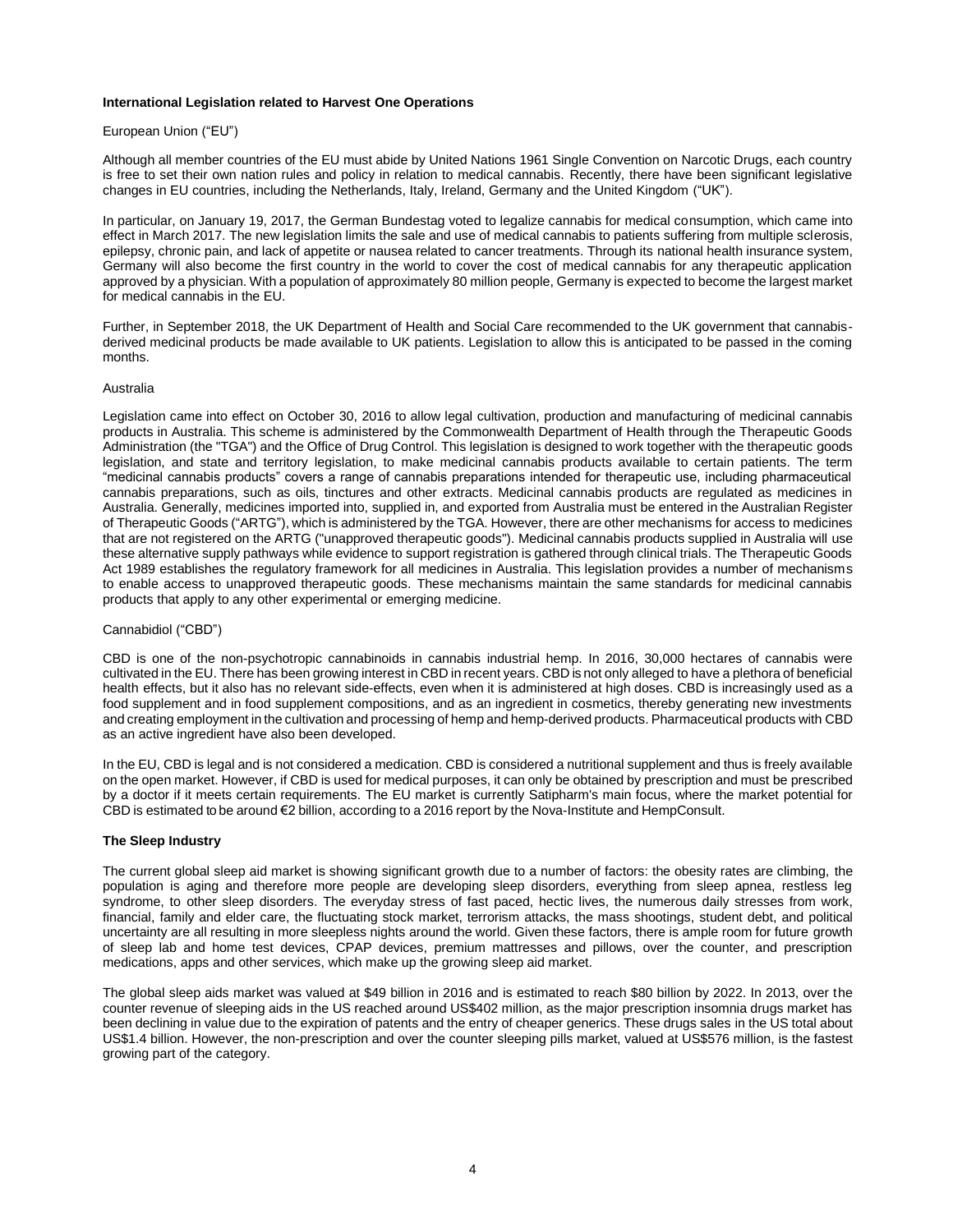According to Statistics Canada and the World Association of Sleep Medicine, more than 17 million adult Canadians suffer from some form of sleep disorder and up to 60% of Canadians are sleep deprived. The fastest growing over-the-counter ("OTC") category in Canada is sleep remedies. It has grown at a rate of +10% year-over-year for the past four years. Sleep disorders have been declared an epidemic in Canada with the lack of sleep having been shown to have a negative effect on health leading to exhaustion, loss in productivity, behavioural changes and even serious illness or accidents. One-third of Canadians sleep less than six hours a night, and research has shown that those suffering from sleep deprivation may be three times more likely to develop diabetes, heart disease and gainweight.

Given the widespread need for improved sleep, consumers are turning to a variety of goods and services which is growing the sleep aid category.

#### **DESCRIPTION OF BUSINESS AND RECENT DEVELOPMENTS**

#### **Harvest One**

#### *Valens Extraction Services Agreement*

On November 14, 2018, the Company entered into a multi-year Extraction Services Agreement (the "Agreement") with Valens for cannabis extraction and value-added services. Valens is a research-driven, vertically integrated provider of cannabis focused on downstream secondary extraction methodology, distillation and cannabinoid isolation and purification. Under the terms of the Agreement, United Greeneries will ship bulk quantities of dried cannabis to Valens over an initial three-year term. Valens will process the cannabis on a fee-for-service basis into bulk resin or other cannabis oil derivative products.

As a component of the Company's product development strategy, Valens will also conduct R&D to support the expansion of Harvest One's product lines including health and wellness products, beverages, vape pens, and nutraceuticals using cannabis oil derivative products. The significance of these products is reflected in the more developed markets in the US where raw flower makes up less than half of the products sold.

#### *Investment in Burb*

On September 28, 2018, the Company invested in Burb a new BC-based retailer of cannabis and cannabis-related products committed to initially servicing communities outside of busy metropolitan centres. Burb anticipates opening eight stores in BC by the end of calendar 2019 then acquiring both rural and urban footholds in Alberta, Manitoba, Saskatchewan and Ontario.

Under the terms of the investment agreement the Company invested \$1,750,000 to acquire a 19.99% ownership interest as well as five-year warrants which will allow the Company to increase its equity position by a further 11.50% in the future. The agreement also provides for the Company to appoint one Board member to the four seat Board as well as certain other overriding veto rights. Harvest One also has a right of first refusal on all subsequent financings as well as an option to acquire 51% of Burb within five years of it opening its second cannabis retail location.

The Company's current investment in Burb represents the maximum investment permitted by a Licensed Producer in a retail cannabis business under applicable BC law and regulation. It also marks the initiation of Harvest One's cannabis retail strategy, a core pillar of the Company's broader vertically integrated corporate strategy.

#### *Acquisition of PhytoTech*

The Company purchased 100% of Israeli-based PhytoTech from MMJ for a combined of \$1,000,000 in cash and 8,326,695 common shares using a 10-day volume weighted average closing price of the Company's common shares resulting in a total purchase price of \$8,000,000. The transaction required approval by MMJ's shareholders which was obtained on October 5, 2018. With the acquisition, Satipharm gains access to advanced patents in favourable jurisdictions that can be used for further R&D and product development to aggressively pursue the rapidly evolving cannabis market.

#### *Changes in Management and Directors*

The Company made some significant changes to its management and Board of Directors in the first quarter of fiscal 2019, to add depth and strengthen the team as the Company rapidly grows the business, as follows:

- On July 3, 2018, the Company appointed Grant Froese as CEO of Harvest One and member of the Board of Directors;
- On July 3, 2018, the Company appointed Andrew Kain as COO and General Counsel;
- On July 3, 2018, the Company appointed Todd Dea as the new President of United Greeneries and Vice President of Operations for Harvest One;
- On September 28, 2018, the Company added the following executives:
	- o Ann Gallery joined Harvest One as Senior Vice President of Corporate Communications;
		- Gord Davey joined Harvest One as Senior Vice President of Global Sales: and
- On September 28, 2018, the Company appointed Frank Holler to the Board of Directors and David Hyde to the newly formed Harvest One Advisory Board.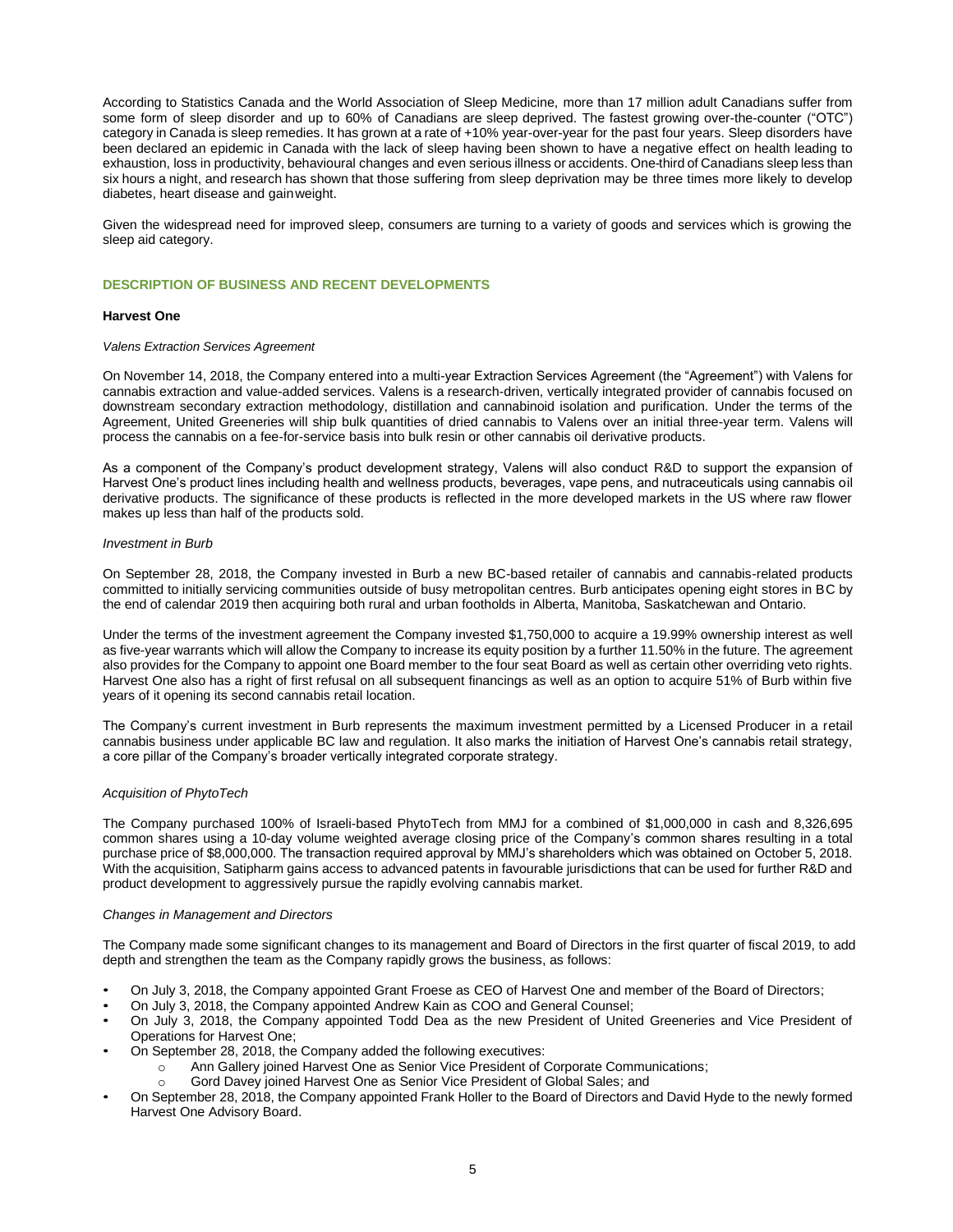Additionally, on October 22, 2018, Will Stewart, who previously resigned from the Board of Directors due to a conflict of interest, rejoined the Company as the Senior Vice President, Corporate and Public Affairs.

During the quarter, Andreas Gedeon resigned from his position as CEO and from the Board of Directors. In accordance with the terms of the mutual separation agreement Mr. Gedeon was paid severance of \$750,000. Stephen Dick, Chief Marketing Officer, also left the company to pursue other opportunities.

#### **United Greeneries**

United Greeneries is licensed to produce and sell cannabis under the provisions of the Act at its Duncan Facility located in Duncan, BC. United Greeneries has several other projects under various stages of development. The Duncan Facility expansion is a prebuilt 10,600 square foot, modular expansion on the Mission Road site, adjacent to the Duncan Facility, with the first module placed on site and currently in the finishing stages of construction and three additional modules to be placed onsite in a staggered construction phase over the next four months. The Mission Road site will be licensed under the current Duncan Facility with an amendment to the existing license underway with Heath Canada. Construction has also commenced on United Greeneries' 60,000 square foot indoor expansion on the Lucky Lake Facility.

United Greeneries is focused on producing and selling premium quality, craft cannabis for the recreational market and medical cannabis and its derivatives for the medicinal market. United Greeneries has delivered its craft cannabis to BC, Ontario, Manitoba and Saskatchewan, as per its previously announced provincial supply agreements and approvals. In each of these provinces, United Greeneries has supplied a variety of SKUs from its Royal High branded line of premium quality dried flower products.

On July 31, 2018 and October 1, 2018, United Greeneries entered into supply agreements with the BC Liquor Distribution Board and Manitoba Liquor and Lotteries Corp, respectively, and United Greeneries was also successfully approved as a registered supplier with the Saskatchewan Liquor and Gaming Authority. Further on September 6, 2018, United Greeneries entered into a supply agreement with the Ontario Cannabis Retail Company to supply 15 SKUs of its premium quality Royal High branded cannabis through the Ontario Cannabis Store online portal until the launch of the private retail system, currently scheduled for April 2019.

On June 18, 2018, United Greeneries received a Dealer's License pursuant to the CDSA. The license allows United Greeneries to: (i) import narcotics into Canada, including Satipharm's signature Gelpell® Microgel CBD capsules; (ii) export its medical cannabis products to other markets with favourable medical cannabis regulations; and (iii) further engage in R&D of cannabis infused products.

#### *Duncan Facility*

The Duncan Facility is situated on a 1.2-acre property that was previously the cold storage building for a large commercial greenhouse growing operation located directly adjacent to a 40-acre land package located on Vancouver Island, BC. The Duncan Facility has approximately 10,000 square feet of cultivation area and high compliance items such as a Level 8 Narcotics Vault and an in-house biochemical and analytical laboratory. The Duncan facility operates at maximum capacity of approximately 750 kg of cannabis per annum. United Greeneries is licensed to produce and sell dried cannabis under the Act and is also a licensed dealer under the CDSA.

On land adjacent to the Duncan Facility, which United Greeneries has under lease, a modular expansion is currently underway that will more than triple the output of the Duncan Facility in calendar 2019. The modular expansion will encompass the addition of four modules adjacent to the Duncan Facility. The first two modules (Phase 1), are expected to be completed in the first quarter of calendar 2019. The remaining two modules (Phase 2) are expected to be completed in the second quarter of calendar 2019. Cultivation is expected to commence shortly after completion of each phase. The resulting increased capacity will enable United Greeneries to better serve its Provincial and private partners in the recreational cannabis market. The modular expansion of the Duncan Facility represents a site B application for licensing purposes. United Greeneries expects licensing of the modules by Health Canada to be completed in the first or second quarter of calendar 2019.

On February 28, 2018, United Greeneries launched a new online retail platform for medical clients. The United Greeneries sale platform allows registered medical users to log in under their own unique profile to browse and shop our full product offerings. The product offering includes two main brands, labeled as Royal High and Captain's Choice; each brand offers the consumer multiple strains for purchase. The platform also offers a customer focused experience while providing the Company with essential customer feedback information to enhance our customer and product offering. The Company continues to focus on establishing its brand within the ever-expanding recreational cannabis market.

#### *Lillooet Outdoor Growing Site*

On December 18, 2017, United Greeneries entered into a binding purchase agreement for 398 acres of agricultural land (the "Property") just outside Lillooet, BC. The acquisition of the Property was completed in February 2018. The purchase price for the Property was \$964,000. With the passage of the Act, the Canadian government has indicated that it will allow outdoor growing for recreational cannabis producers. The Company is currently advancing site preparation on the Property for the 2019 growing season and is evaluating plans for a test site to help to determine the viability of various strains for use in the BC environment.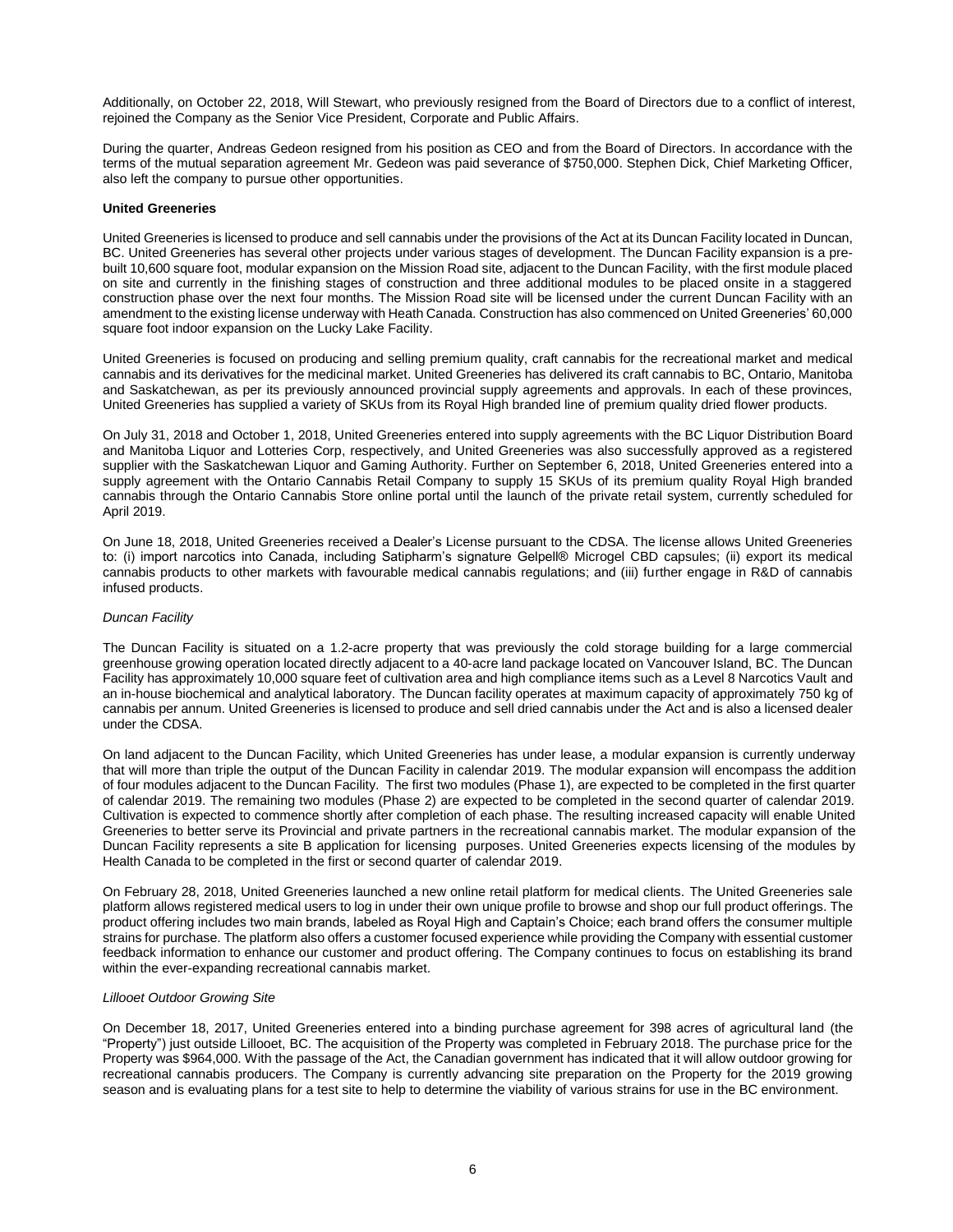#### *Lucky Lake Facility*

The Lucky Lake Facility, located in Lucky Lake, Saskatchewan, is a 62,000 square foot concrete agricultural facility located on over 18 acres of land which is wholly-owned by United Greeneries. Construction has commenced at the Lucky Lake Facility with a revised design which will initially produce approximately 8,000 kg of premium-quality, craft cannabis. The Company has also submitted its Licensed Producer application and is now advancing through the final stages of approval with Health Canada and expects construction to be complete and the initial licensing under the new Act to occur in the third quarter of the 2019 calendar year, with the first harvest expected in fourth quarter of calendar 2019. United Greeneries is also assessing the additional acreage of the property and exploring the option of utilizing this additional property to grow hemp outdoors in order to support the Company's extraction needs. In 2017, Saskatchewan had approximately 23,000 hectares dedicated to the cultivation of industrial hemp which gives the Company a deep pool of local, specialized knowledge to draw from as the outdoor growing potential of the property is assessed.

United Greeneries has also received substantial support from the municipal and provincial governments to build this facility to its maximum potential and it is expected that United Greeneries will add 65 local professionals to its team, adding substantially to the local economy. United Greeneries is also exploring educational alliances with local universities, colleges and technical schools in Saskatchewan to further explore research and development and educational advancement opportunities.

#### *Terminated Projects*

The Company entered into a lease agreement on April 20, 2018 for a lower mainland site, located in Aldergrove, BC (the "Lease") for the construction of a 59,000 square foot facility. The site is located on land included in the Agricultural Land Reserve ("ALR") as governed by the *Agricultural Land Commission Act* of BC. On July 13, 2018, the ALR Regulations were amended to allow Local and First Nations governments to prohibit cannabis production in the ALR within their communities, unless the product is grown in a way that preserves the productive capacity of the agricultural land, essentially giving local and First Nations' governments the ability to prohibit industrial-style, cannabis-production facilities within ALR land. The Company has recently completed a feasibility audit of the Aldergrove site and, in light of the results and the regulatory changes, has decided not to proceed with this facility. The Company has terminated the Lease in accordance with its terms.

With the commencement of the modular expansion on the land adjacent to the Duncan Facility, other planned projects for the previously vacant land were terminated and the corresponding costs capitalized for those projects were written-off.

#### *Outlook*

United Greeneries' plans through the remainder of the 2018 calendar year and into 2019 are to expand its indoor growing capacity to 20,000 kg annually in order to satisfy provincial and private retailer demand for its premium-quality craft indoor grown flower. By completing the ramp up of its cultivation operations, United Greeneries will more than triple the production capacity at the Duncan Facility and complete construction and commence growing at the Lucky Lake and another Ontario-based site it is currently exploring. Over the coming year, United Greeneries also intends to develop artisanal products for the next phase of legalization such as edibles and cannabis extracts.

#### **Satipharm**

Satipharm specializes in the development and manufacturing of cannabis-based medical products and is Harvest One's medical and health brand. Satipharm is an international medical cannabis brand with focus on oral delivery technologies for strategic entry into emerging medical cannabis markets and the existing medical cannabis market in Europe, Canada and Australia.

Satipharm's goal is to develop cutting-edge technology and pharmaceutical-grade cannabis products for the medical and healthbased cannabis markets. Satipharm holds the exclusive global marketing and distribution rights to the Gelpell® Microgel technology for all cannabis related products.

#### *Gelpell® Microgel Process*

The Gelpell® Microgel process produces gelatin beads which are approximately 2 mm in length and contain a payload of concentrated cannabinoids. The cannabinoids are bound and protected by a three-dimensional natural gelatin matrix. Phase 1 clinical trials results demonstrated that when ingested, the gelatin beads create a micro-emulsion which substantially enhances the oral bioavailability of the cannabinoids and helps ensure accurate and consistent doses. These beads are encapsulated and packaged under Good Manufacturing Practices ("GMP") protocols into 10 mg and 50 mg capsules.

Satipharm's first product is a purified CBD only product, sold as CBD Gelpell® Microgel Capsules ("CBD Capsules"). Satipharm's CBD Capsules utilize cannabis extract acquired from a pharmaceutical compound manufacturer based in St. Gallen, Switzerland that is a GMP-certified company that specializes in the production, breeding, cultivation, harvesting and processing of cannabis plants for food and medicine.

The CBD Capsules are contract manufactured by GelPell AG ("GelPell"), located in Gähwil, Switzerland. GelPell is a contract manufacturer of food supplements and is licensed by SwissMedic, the applicable Swiss regulatory authority, and GMP approved to perform pharmaceutical production and packaging.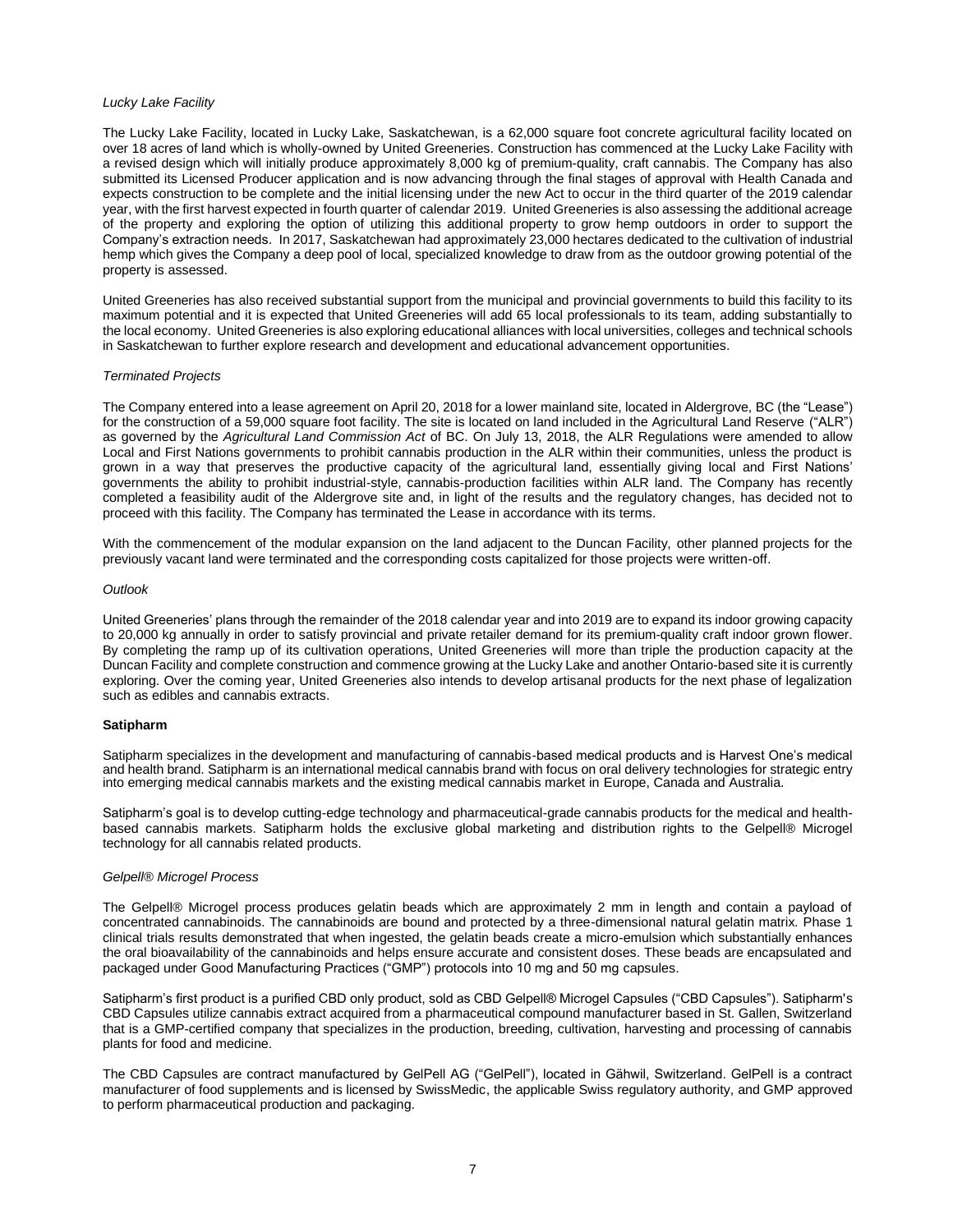In August 2017, Satipharm's Patent Cooperation treaty application for the formulation of anything cannabis and cannabis-related in Gelpell® (originally submitted in February 2017) was published. In 2018, Satipharm and Gelpell AG were granted patent approval for any Gelpell® variants formulated with cannabinoids.

#### **CURRENT SATIPHARM PRODUCTS**



**Gelpell® Microgel Capsules**

#### *Development of Products*

Through an agreement between the two companies, Satipharm has licensed from GelPell the exclusive worldwide right, subject to minimum purchase requirements, for the delivery of CBD, tetrahydrocannabinol ("THC") and/or other cannabis and hemp derived ingredients using the Gelpell® formulation and manufacturing know-how that is owned by GelPell.

Satipharm and GelPell cooperated to design the Satipharm's CBD Capsules in a formulation that seeks to best suit delivery of cannabinoid molecules for human use. Leveraging the GelPell formulation expertise, Satipharm's CBD Capsules were developed for sale as a food supplement in regulated markets within the EU. Satipharm began production of its CBD Capsules in May 2015.

Satipharm is now in the process of finalising the formulation of a new Gelpell capsule utilising a full spectrum extract of Cannabis sativa L that will meet the classification of a European Food Safety Authority Food Supplement. The Company is on track to launch this new variant in early 2019 and build distribution throughout regulated markets globally.

Following the launch of the full spectrum 10 mg Gelpell variant, Satipharm will pursue a strategy of adding additional CBD and THC variants to its range of products. The proposed product pipeline may include nanotechnology soft gels, oils, inhalational pens, oral sprays and topical creams.



#### **POTENTIAL SATIPHARM PRODUCTS**

#### *PhytoTech and Satipharm's Medical Testing*

Following the acquisition of PhytoTech, Satipharm now holds and manages the licenses for the pharmaceutical application of the Gelpell® Microgel process as part of Satipharm's clinical development activities.

In March 2016, PhytoTech completed a phase 1 clinical study comparing the pharmacokinetic profile and relative bioavailabilityy of Satipharm's CBD capsules against the reference product (Sativex oromucosal spray). The study showed that Satipharm's CBD capsules have a considerably higher bioavailability than Sativex, in a pharmaceutical-grade, user-friendly oral formulation that demonstrated safe and efficient delivery of CBD.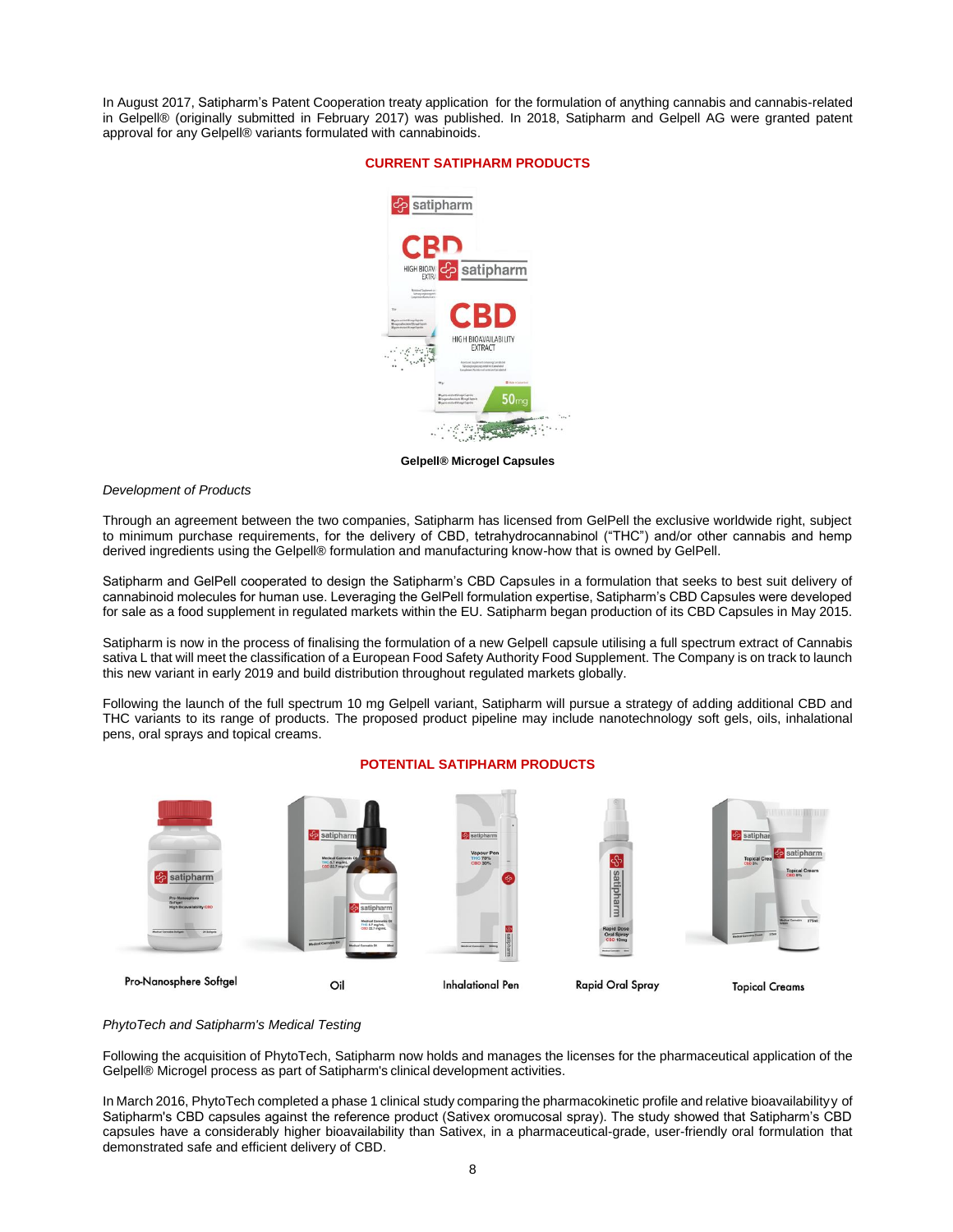The results of this clinical study were published in Clinical Pharmacology in Drug Development ("CPDD") - an international peerreviewed medical journal and the official journal of the American College of Clinical Pharmacology. The article "Single-Dose Pharmacokinetics of Oral Cannabidiol Following Administration of PTL101: A New Formulation Based on Gelatin Matrix Pellets Technology" was published in November 2017.

In June 2018, PhytoTech completed a phase 2 clinical study into the efficacy of Satipharm's CBD Capsules in treating intractable epilepsy in children at a leading Israeli healthcare facility. The results demonstrated that Satipharm's CBD capsules significantly reduced monthly seizures in treatment resistant children when added to current medications. The median reduction was -82% in the 12-week treatment period. Satipharm will present a summary of the study at the Epilepsy Society of Australia's 32nd Annual Scientific Meeting and will look to publish the detailed study results in an appropriate medical journal in due course.

#### *Marketing and Distribution*

In the prior fiscal year, Satipharm's strategy was to continue to expand its distribution network and increase sales across the EU, on the understanding that Satipharm was the only company in Europe with GMP grade nutraceutical CBD products. Satipharm obtained a "Free Sale Certificate" from German authorities, which reduced constraints for international exports and removed final regulatory trading impediments with other EU jurisdictions. The Free Sales Certificate officially established Satipharm's CBD Capsules as a food supplement rather than a "Novel Food", and therefore clarified certain legal concerns that had previously obstructed Satipharm's capsule marketing in some jurisdictions. As a result, Satipharm's distribution network expanded in 2017 and 2018 with a focus on large European consumer markets, including Denmark, UK, Netherlands, Spain and Austria.

In the second quarter of fiscal 2017, the Swiss Food Safety Organization requested approval from Germany, the UK and Ireland for the export of Satipharm's CBD Capsules to those respective countries. Swiss law only allows for exportation of food which does not comply with Swiss Food law if the receiving country accepts the importation of the goods. Although Satipharm possessed the Free Sale Certificate outlining that the product was a food supplement, rather than a Novel Food, the German and Irish authorities took the stance that the product was a Novel Food and therefore disallowed exports of the product to those countries. The UK recognized the product as a food supplement and the Company continued to export its product there. Further, as the Company's distribution hub for the EU was located in Germany, Satipharm was unable to distribute its product in the EU resulting in significantly reduced sales. The Company moved its distribution hub to the UK from Germany in May 2018.

At this time, the European Food Safety Authority amended its definition of extracts of cannabis sativa L in which CBD levels are higher than the CBD levels in the source Cannabis sativa L to be classified as novel in food. As a result, the sale of Satipharm's pharmaceutical grade, enriched CBD extract Gelpell capsule was no longer permitted in the EU.

Satipharm is now in the process of finalising the formulation of a new Gelpell capsule utilising a full spectrum extract of Cannabis sativa L that will meet the classification of a European Food Safety Authority Food Supplement. The Company is on pace to launch this new variant in the second or third quarter of fiscal 2019 and build distribution throughout regulated markets globally.

In fiscal 2018, Satipharm successfully exported its capsules to Australia making the capsules one of the first medicinal cannabis products available to approved prescribers in the country and in November 2017, Satipharm's Australian distribution partner commenced distribution of Satipharm's Gelpell® CBD Capsules to approved patients, establishing the Company as a market leader in Australia. Advancing sales in Australia will continue to be a major priority for management to ensure the Company capitalizes on its first-mover advantage in this market. Satipharm has also commenced registration of the Gelpell® CBD capsules in other markets as an unlicensed or special access medicine.

Subject to regulatory approval from Health Canada, Satipharm also plans to launch its range of medicinal cannabis products in the Canadian market in the third quarter of the 2019 calendar year.

#### **Dream Water**

Dream Water is an all-in-one, natural sleep solution that helps promote relaxation and restful sleep. Dream Water is currently available in two easy to use formats, 74 ml liquid sleep shots and 3 g sleep powders. The trademarked Dream Water non- drowsy SleepStat™ Natural Blend was developed in response to the need for an effective alternative to traditional antihistamine based OTC and prescription sleep-aids. Research has shown that prescription sleep aids have significant side effects including shortterm memory loss, dependency, and worsened sleep quality when used long term.

Dream Water has been approved by Health Canada and the Food and Drug Administration in the US as a safe, effective and highquality natural health product when used as directed. The Dream Water SleepStat™ Natural Blend is safe, fast acting and features melatonin, GABA and 5-HTP, three heavily researched key ingredients that help people fall asleep, stay asleep and wake up feeling refreshed.

- MELATONIN helps govern your body's internal clock that regulates your natural cycle of sleeping and waking and has been shown to work effectively in 84% of the population.
- GABA helps you relax and reduce anxiety by blocking the transmission of impulses from one cell to another in the central nervous system.
- 5-HTP helps promote sleep and relaxation and improve the quality of sleep by stimulating the production of melatonin.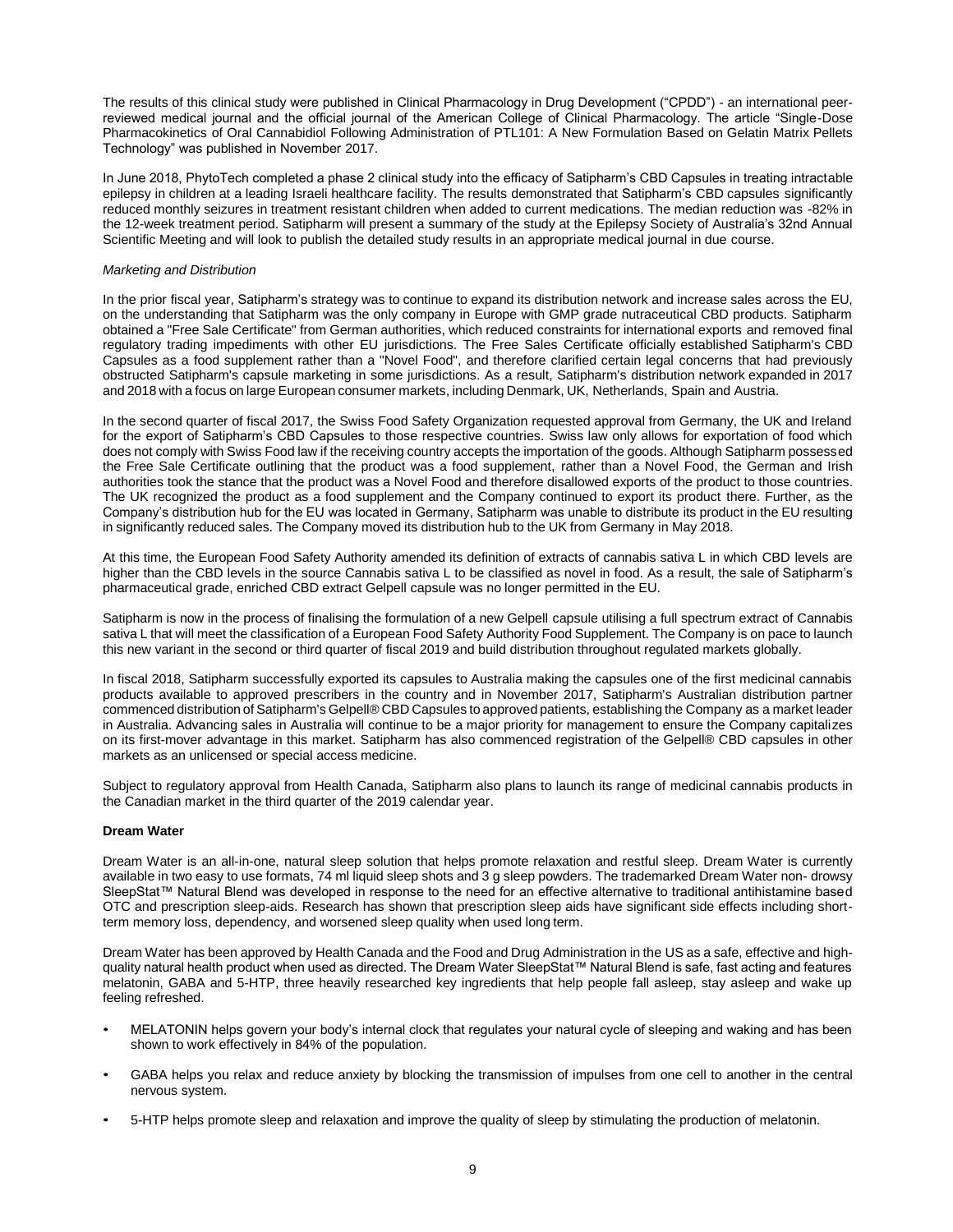Dream Water currently has two distinct product lines: relaxation and beauty. Each of the lines is carefully designed to offer a different experience for the consumer based on their lifestyle. The Dream Water formula is flexible and can be formulated into a variety of delivery methods beyond liquids including gummies, gels and strips. Dream Water recently been NSF certified for sport programs which allows the Company to sell its products to professional sport teams and athletes who undertake drug testing.

Harvest One's acquisition of Dream Water positions the Company as a first mover both in the global cannabis and sleep markets, two robust industries that are expanding rapidly.

**CURRENT DREAM WATER PRODUCTS**



**Dream Water Liquid Sleep Shots**

**Dream Water Snoozeberry Powder (10 pack)**

**Dream Water Beauty Liquid Sleep Shot**

#### *Operations and Distribution*

Dream Water has corporate offices in Toronto, Ontario and Miami, Florida allowing for both the Canadian and US markets to be serviced with domestic employees, sales staff and local broker networks. Located in over 30,000 outlets, Dream Water is currently sold through industry leading grocery (Publix), drug (CVS/Walgreens, Shoppers Drug Mart) and convenience (7-11, Circle K) retailers across North America. Additionally, North American airports (Hudson News) and e-commerce platforms (Amazon) continue to be major growth opportunities the Company is focusing on.

Dream Water has recently hired multiple senior sales executives, formerly of Red Bull Canada and the Coca-Cola Company to help navigate the brand's growth in both the US and Canadian markets. This opportunity has been attractive to many as it has allowed for traditional consumer packaged goods executives to align themselves with the quickly growing cannabis industry.

#### *Expansion Plans*

Dream Water continues to think forward with respect to international compliant formulas and line extensions in both the relaxation and CBD markets with focused lines of products with multiple delivery mechanisms for both categories. Some examples of the potential product pipeline are as follows:



#### **POTENTIAL DREAM WATER PRODUCTS**

Dream Water will be executing a new packaging design and new marketing programs for the 2019 calendar year. The focus will be providing a cleaner, easier to understand value proposition as well a dedication to education.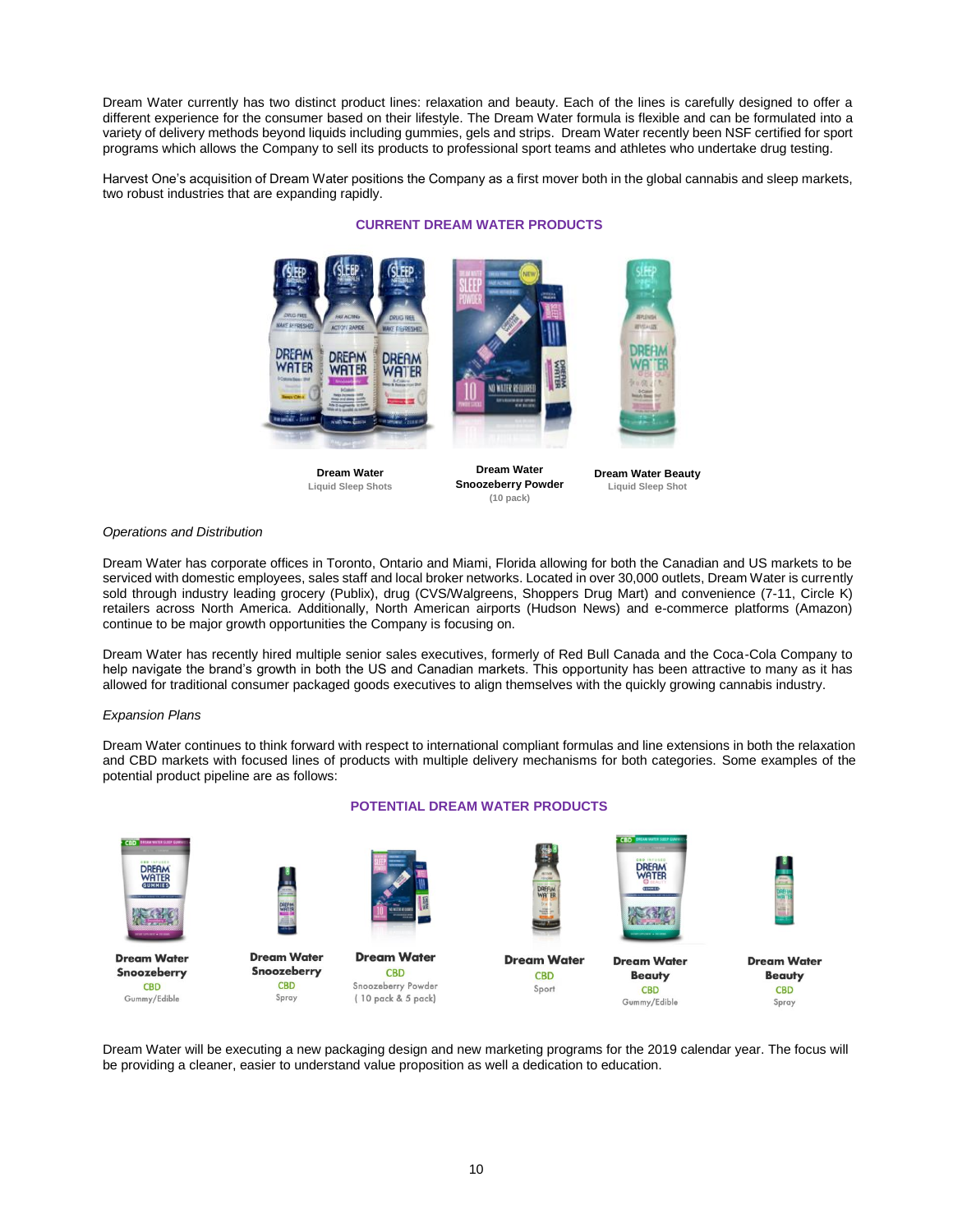#### **RESULTS OF OPERATIONS**

|                                          | For the three months ended<br>September 30 |             |  |
|------------------------------------------|--------------------------------------------|-------------|--|
| <b>Selected Operational Information</b>  | 2018                                       | 2017        |  |
| Revenue                                  | 1,679,291                                  | 174,544     |  |
| Gross profit (loss)                      | 578,087                                    | (6, 168)    |  |
| Operating expenses                       | 6,395,405                                  | 1,805,742   |  |
| Loss from operations                     | (5,817,308)                                | (1,811,910) |  |
| Net loss                                 | (5,795,474)                                | (1,888,184) |  |
| Net loss per share – basic and diluted   | (0.03)                                     | (0.02)      |  |
| Weighted average number of common shares | 173,621,452                                | 89,177,458  |  |

| <b>Selected Statements of Financial Position Information</b> | September 30<br>2018 | June 30<br>2018 |
|--------------------------------------------------------------|----------------------|-----------------|
| Cash                                                         | 48,321,139           | 56,845,541      |
| <b>Biological assets</b>                                     | 976.924              | 904,017         |
| Inventories                                                  | 5,497,032            | 4,743,966       |
| Other working capital                                        | (50, 876)            | (1,438,179)     |
| Non-current assets                                           | 45,918,817           | 43,856,387      |
| Shareholders' equity                                         | 100,663,306          | 104,911,732     |

#### **Net Loss and Comprehensive Loss**

The Company operates in three reportable segments: Cultivation (United Greeneries), Medical and Nutraceutical (Satipharm), and Consumer (Dream Water). The main fluctuations in the net loss and comprehensive loss for the periods ended September 30, 2018 and 2017 is as follows:

|                                                           | Three months ended September 30, 2018 |                          |                 | Three months ended September 30, 2017 |                    |                               |                          |               |
|-----------------------------------------------------------|---------------------------------------|--------------------------|-----------------|---------------------------------------|--------------------|-------------------------------|--------------------------|---------------|
|                                                           | <b>Medical and</b>                    |                          |                 | <b>Medical and</b>                    |                    |                               |                          |               |
|                                                           | Cultivation                           | <b>Nutraceutical</b>     | <b>Consumer</b> | Total                                 | <b>Cultivation</b> | <b>Nutraceutical Consumer</b> |                          | <b>Total</b>  |
| Revenue                                                   | 607,750                               | -                        | 1,071,541       | 1,679,291                             |                    | 174.544                       | $\overline{\phantom{0}}$ | 174,544       |
| Production costs<br>Inventory expensed to cost of         | (647, 777)                            |                          | -               | (647, 777)                            | (558, 523)         |                               | -                        | (558, 523)    |
| sales                                                     | (33, 232)                             | $\overline{\phantom{0}}$ | (1, 126, 478)   | (1, 159, 710)                         |                    | (152, 316)                    |                          | $-$ (152,316) |
| Gross profit (loss) before fair<br>value adjustment       | (73, 259)                             |                          | (54, 937)       | (128, 196)                            | (558, 523)         | 22,228                        |                          | $-$ (536,295) |
| Realized fair value amounts<br>included in inventory sold | (503, 446)                            |                          |                 | (503, 446)                            |                    |                               |                          |               |
| Change in fair value of biological<br>assets              | 1,209,739                             |                          |                 | 1,209,739                             | 530.127            |                               | -                        | 530,127       |
| Gross profit (loss)                                       | 633,034                               |                          | (54, 937)       | 578,097                               | (28, 396)          | 22,228                        |                          | (6, 168)      |

#### **Revenue and Cost of Sales**

#### Revenue

Revenue increased to \$1,679,291 for the three months ended September 30, 2018, compared to \$174,544 in the same period in 2017. This 862% increase in revenue is due to Dream Water sales of \$1,071,541 and bulk sales of cannabis to other Licensed Producers and an initial recreational cannabis sale to the Province of BC totalling \$607,750. This increase was partially offset by no sales of Satipharm's CBD Capsules throughout Europe in the current period as the Company is in the process of reformulating the product and is expected to relaunch the CBD Capsules in the first quarter of calendar 2019.

#### Cost of sales

The cost of production is expensed through cost of sales and represents overheads and other production costs of growing and selling cannabis plants. Cost of inventory is recognized as an expense to cost of sales when inventory is sold. For the Cultivation segment, production costs are expected to vary from quarter to quarter based on the number or pre-harvest plants, the strains being grown, and where the pre-harvest plants are in the grow cycle at the end of the period. For the Medical and Nutraceutical and Consumer segments, costs of sales per unit is expected to decrease as economies of scale are achieved.

Included in the Consumer segment under inventory expensed to cost of sales is a non-cash fair value charge of approximately \$450,000 related to the inventory acquired from the acquisition of Dream Water which was subsequently sold during the three months ended September 30, 2018.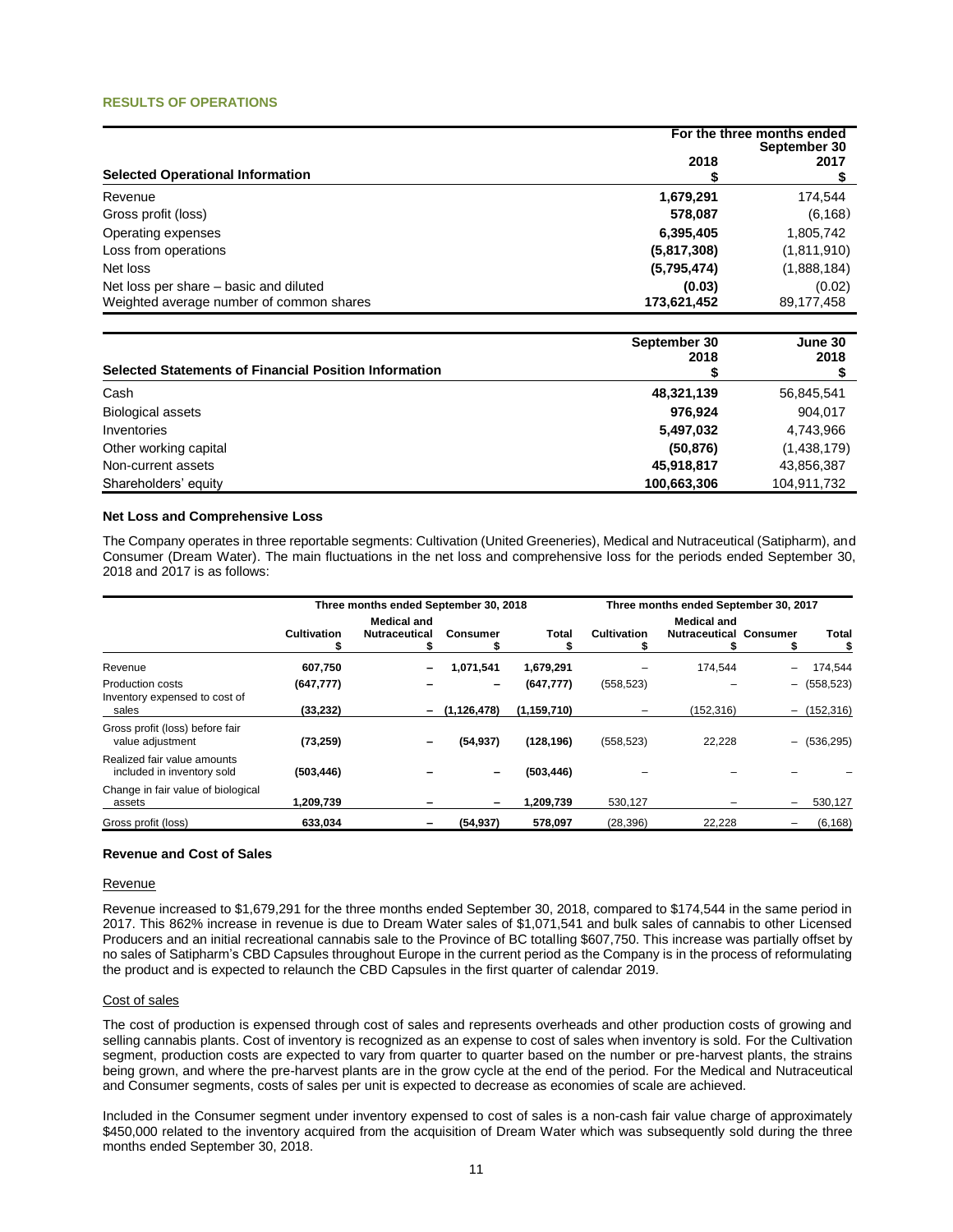#### Change in fair value of biological assets

Change in fair value of biological assets increased by \$679,612 for the three months ended September 30, 2018, compared to the same period in 2017. Plants in the pre-harvest stages are considered biological assets and are capitalized on the balance sheet at fair market value less costs to sell at their point of harvest. As they continue to grow through the pre-harvest stages, a corresponding non-cash gain is recognized in income through gross profit, reflecting the change in fair value of the biological assets. At harvest, the biological assets are transferred to inventory at their fair value, which becomes the deemed cost for inventory.

#### **Operating Expenses**

|                                      | For the three months ended<br>September 30 |           |
|--------------------------------------|--------------------------------------------|-----------|
|                                      | 2018                                       | 2017      |
|                                      | S                                          | \$        |
| Brand development and marketing      | 594,506                                    | 51,891    |
| Depreciation and amortization        | 78,449                                     | 47,620    |
| General and administration           | 202,738                                    | 135,134   |
| Insurance                            | 103,450                                    | 26,364    |
| Investor relations                   | 58,547                                     | 60,820    |
| Professional and consulting services | 594,385                                    | 113,593   |
| Regulatory                           | 734                                        | 15,250    |
| Rent                                 | 81,557                                     | 45,815    |
| Salaries, bonus and benefits         | 1,417,998                                  | 530,636   |
| Severance and reorganization costs   | 1,115,374                                  |           |
| Share-based compensation             | 1,574,813                                  | 718,986   |
| Terminated projects                  | 332,106                                    |           |
| Travel                               | 240,748                                    | 59,633    |
|                                      | 6,395,405                                  | 1,805,742 |

Total operating expenses increased by \$4,589,663 for the three months ended September 30, 2018, compared to the same period in 2017, primarily due to the continued ramp up of operations leading to an increase in headcount throughout the Company and the issuance of stock options. The main fluctuations in operating expenses are as follows:

#### Brand development and marketing

Marketing increased by \$542,615 for the period ended September 30, 2018, compared to the same period in 2017, primarily due to the Company continuing to create brand awareness of its cannabis products and Dream Water product lines.

#### Depreciation and amortization

Depreciation and amortization increased by \$30,829 for the period ended September 30, 2018, compared to the same period in 2017, primarily due to the increase in amortization of the Company's intangible assets.

#### General and administration

General and administration expenses increased by \$67,604 for the period ended September 30, 2018, compared to the same period in 2017, primarily due to spending on office supplies and information technology support and software across all operations.

#### Insurance

Insurance increased \$77,086 for the period ended September 30, 2018, compared to the same period in 2017, primarily due to increased coverage as a result of the Company being listed on the TSX-V and the Company's expanding operations.

#### Professional and consulting services

Professional and consulting services increased by \$480,792 for the period ended September 30, 2018, compared to the same period in 2017, primarily due to increased audit and tax fees and consultants' fees as the Company executes on its expansion plans.

#### Rent

Rent increased by \$35,742 for the period ended September 30, 2018, compared to the same period in 2017, primarily due to the rent incurred from the office leases for the Dream Water operations in Toronto, Ontario and Miami, Florida.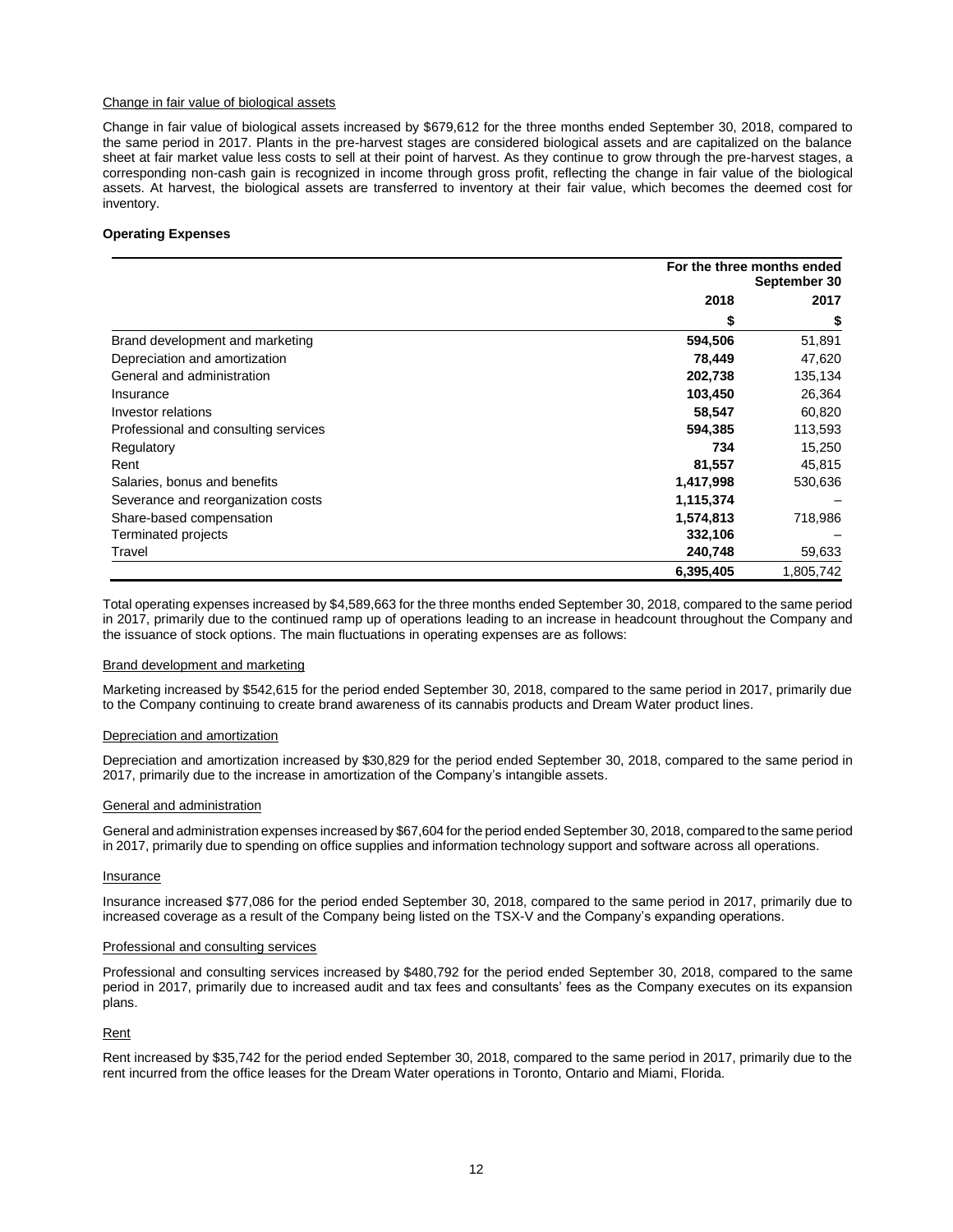#### Salaries, bonus and benefits

Salaries, bonus and benefits increased by \$887,362 for the period ended September 30, 2018, compared with the same period in 2017, primarily due to the addition of members of the executive team and employees at the Vancouver office, the Duncan Facility, and Dream Water operations as the Company increased its operations and pursued its expansion plans.

#### Severance and reorganization costs

Severance and reorganization costs increased by \$1,115,374 for the period ended September 30, 2018, compared to the same period in 2017, due to reorganization of the Senior Leadership team which resulted in a severance payment of \$750,000 to the former CEO of the Company and the remaining \$365,374 related to other senior management positions within the Company.

#### Share-based compensation

Share-based compensation increased by \$855,827 for the period ended September 30, 2018, compared to the same period in 2017, as a result of the vesting of stock options issued throughout the 2018 calendar year. Additionally, the increase in sharebased compensation expense included \$303,695 representing the fair value of the performance appreciation rights ("PAR") issued in July 2018.

#### Terminated projects

Terminated projects increased by \$332,106 for the period ended September 30, 2018, compared to the same period in 2017, due to the write-off of capitalized costs in construction in progress and prepaid expenses and deposits related to: (1) the Company not proceeding with the Aldergrove site; and (2) the previously planned projects on the vacant land adjacent to the Duncan Facility prior to the commencement of modular expansion on the land.

#### **Travel**

Travel expenses increased by \$181,115 for the period ended September 30, 2018, compared to the same period in 2017, due to the Company's increased operations, investor relations and business development activities.

#### **LIQUIDITY AND CAPITAL RESOURCES**

As at September 30, 2018, the Company had cash of \$48,321,139 and working capital of \$54,744,219 compared with cash of \$56,845,541 and working capital of \$61,055,345 at June 30, 2018. The decrease was mainly the cash used to fund operations of \$6,076,971, cash invested in Burb of \$1,765,000, and cash used to acquire property, plant and equipment of \$655,391.

Cash used in investing activities was \$2,422,491 during the period ended September 30, 2018, compared with \$427,523 in the same period in 2017. The expenditures this period were primarily related to the investment in Burb and continuing expansion of the Lucky Lake Facility and Duncan Facility.

The nature of the Company's current business is the cultivation and sale of cannabis, the production and sale of CBD capsules, and the production and sale of sleep aid consumer packaged goods. However, future inflows of cash are dependent on actions by management achieving profitable operations and raising additional capital. Management believes, should it be necessary, it will be able to raise equity capital as required in the long-term, but recognizes the risks attached thereto. Historically the capital requirements of the Company have been met by equity and debt subscriptions. Although the Company has been successful in the past in obtaining financing, there can be no assurance that it will be able to obtain adequate financing in the future or that the terms of such financing may be favourable. If the Company is unable to achieve profitable operations or raise any additional funds it may require, it could have a material adverse effect on its financial condition.

#### **SUMMARY OF QUARTERLY RESULTS**

| <b>Quarter ended</b> | Revenue<br>\$ | <b>Gross</b><br>profit (loss) | <b>Net loss</b> | <b>Basic and</b><br>diluted loss<br>per share |
|----------------------|---------------|-------------------------------|-----------------|-----------------------------------------------|
| September 30, 2018   | 1,679,291     | 578.087                       | (5,795,474)     | (0.03)                                        |
| June 30, 2018        | 513,688       | (993, 027)                    | (4,951,593)     | (0.03)                                        |
| March 31, 2018       | 33,003        | 1,144,618                     | (2,424,609)     | (0.02)                                        |
| December 31, 2017    | 4.740         | 392,587                       | (3,342,347)     | (0.04)                                        |
| September 30, 2017   | 174.544       | 379,640                       | (1,888,184)     | (0.02)                                        |
| June 30, 2017        | 63,316        | 246,22                        | (5,509,837)     | (0.10)                                        |
| March 31, 2017       | 9,634         | 6,150                         | (1,635,997)     | (0.03)                                        |
| December 31, 2017    |               |                               | (521, 578)      | (0.01)                                        |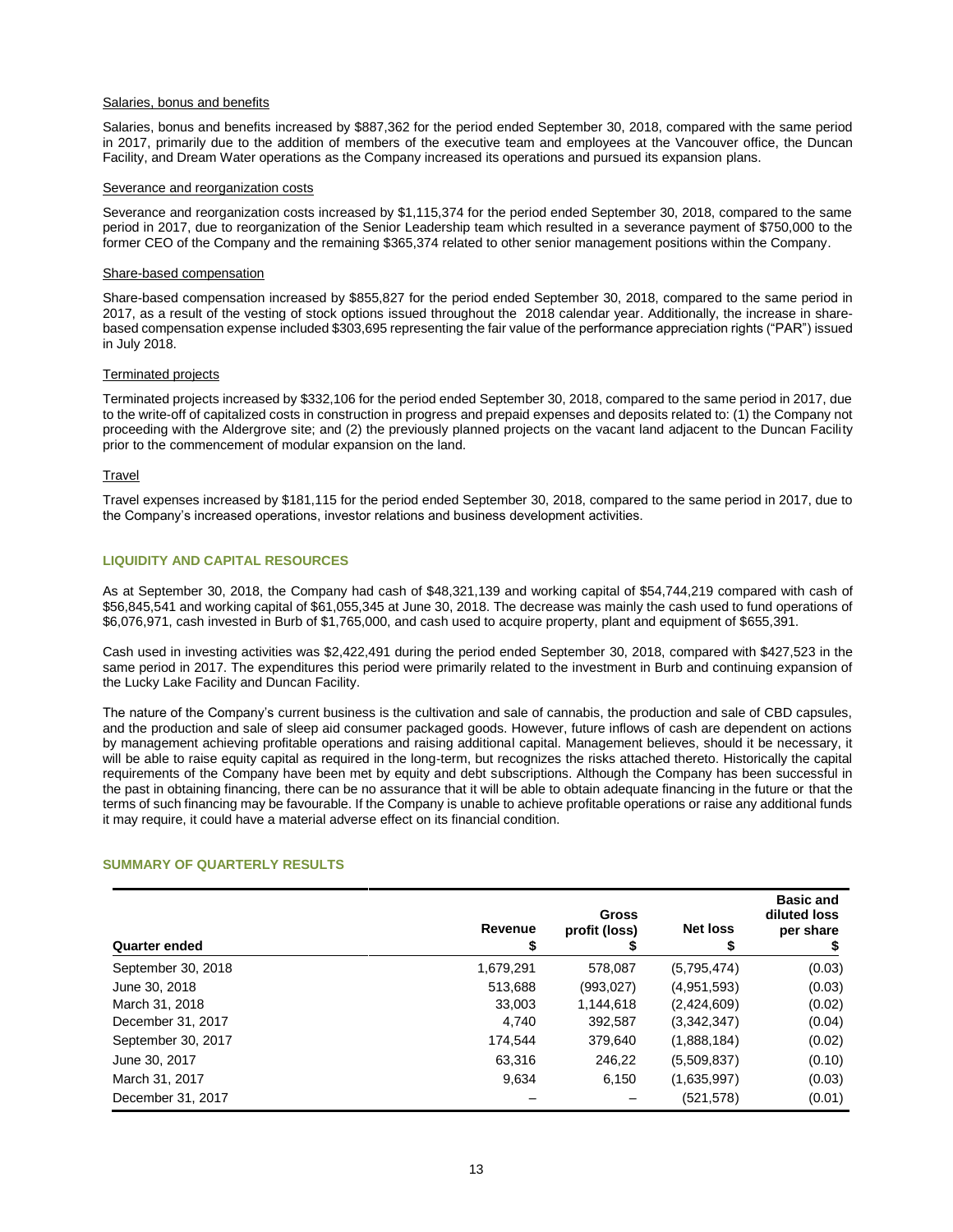#### **SHARE CAPITAL**

The Company has an unlimited number of common shares authorized and the following securities outstanding:

|                                      | September 30<br>2018 | As at the date of<br>this MD&A |
|--------------------------------------|----------------------|--------------------------------|
| Common stock                         | 173,621,452          | 182,098,147                    |
| Warrants                             | 3,376,468            | 3,226,468                      |
| Brokers' warrants                    | 800,036              | 800,036                        |
| Secondary warrants                   | 500,000              | 500,000                        |
| Convertible debentures warrants      | 5,901,282            | 5,901,282                      |
| Units Offering warrants              | 22,115,385           | 22,115,385                     |
| Brokers' compensation units warrants | 663.461              | 663,461                        |
| Dream Water warrants                 | 517.000              | 517,000                        |
| Stock options                        | 16,908,333           | 15,375,000                     |
| Performance appreciation rights      | 2,500,000            | 2,500,000                      |

### **OFF BALANCE SHEET ARRANGEMENTS**

The Company does not have any off-balance sheet arrangements.

#### **TRANSACTIONS WITH RELATED PARTIES**

The following expenses were paid to key management personnel of the Company:

|                              | For the three months ended<br>September 30 |         |  |
|------------------------------|--------------------------------------------|---------|--|
|                              | 2018                                       | 2017    |  |
|                              |                                            | \$      |  |
| Salaries, bonus and benefits | 1,256,368                                  | 189,808 |  |
| Severance costs              | 786,969                                    |         |  |
| Consulting fees              |                                            | 69,562  |  |
| Directors' fees              | 24,000                                     | 36,000  |  |
| Share-based compensation     | 1,486,854                                  | 501,856 |  |
| Total                        | 3,554,191                                  | 797,226 |  |

As at September 30, 2018, there was \$24,000 directors' fees owing (June 30, 2018 – \$27,000) included in accounts payable and accrued liabilities.

During the period ended September 30, 2018, the Company paid \$12,715 (September 30, 2017 – \$13,977) in legal fees to a law firm owned by a director of the Company.

Prior to the reverse take-over, the operational and funding requirements of the Company were supported by MMJ. During the period ended September 30, 2017, the Company repaid \$5,892 of the amount outstanding to MMJ.

On August 30, 2018, the Company was named defendant in a civil claim filed by the former CEO of the Company for breaching a mutual separation and settlement agreement between the Company and the former CEO. The Company settled the claim for approximately \$750,000 which is included in severance and reorganization costs in the three months ended September 30, 2018.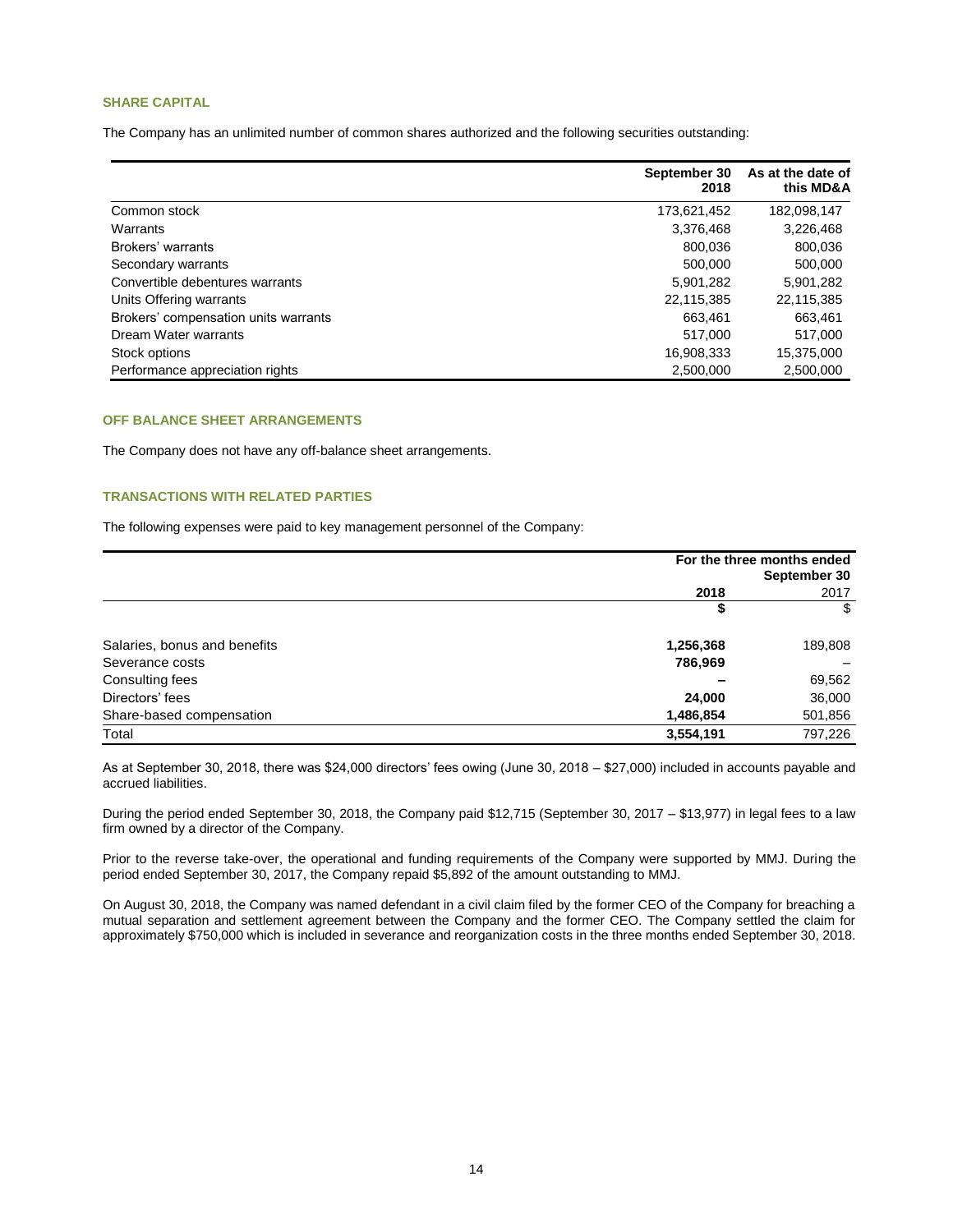#### **COMMITMENTS AND CONTRACTUAL OBLIGATIONS**

The Company and its subsidiaries enter into contractual agreements from time to time relating to on-going business activities. As at September 30, 2018, the Company has the following total commitments:

|                             | Less than<br>1 vear | <b>Between</b><br>2 to 5 years | Over<br>5 years | Total     |
|-----------------------------|---------------------|--------------------------------|-----------------|-----------|
| Operating lease commitments | 271,897             | 1,512,072                      | 776.615         | 2,560,584 |
| Purchase commitments        | 675,495             | 2,255,716                      |                 | 2,931,221 |
|                             | 947,392             | 3,767,788                      | 776,615         | 5,491,795 |

On August 29, 2018, the Company entered into a six-year lease agreement for office space in Vancouver, BC. Commencing on October 1, 2019, the Company will pay monthly rent at a rate of \$23,333. The current office lease agreement was amended and will expire on April 29, 2019.

During the period ended September 30, 2018, the Company entered into two lease agreements for the Company's Dream Water operations: (1) a five-year lease agreement in Toronto, Ontario with monthly rent at a rate of \$4,180 commencing on July 9, 2018; and (2) a three-year lease agreement in Miami, Florida with monthly rent a rate of US\$3,500 (\$4,531) commencing on October 1, 2018.

On May 31, 2017, the Company entered into an agreement with GelPell AG for the exclusive marketing, distribution and sale of the GelPell capsules worldwide. As part of this agreement, the Company has yearly minimum purchase commitments.

#### **FINANCIAL INSTRUMENTS AND OTHER INSTRUMENTS**

The Company thoroughly examines the various financial instruments and risks to which it is exposed and assesses the impact and likelihood of those risks. These risks include foreign exchange risk, credit risk, interest rate risk, and liquidity risk. Where material, these risks are reviewed and monitored by the Board of Directors.

The Board of Directors has overall responsibility for the determination of the Company's risk management objectives and policies. The overall objective of the Board is to set policies that seek to reduce risk as far as possible without unduly affecting the Company's competitiveness and flexibility.

#### *Foreign exchange risk*

Foreign exchange risk is the risk that the fair value of future cash flows will fluctuate as a result of changes in foreign exchange rates. As at September 30, 2018, the Company is exposed to foreign currency risk through its bank accounts denominated in Swiss Francs ('CHF"), Euros ("Euros"), and US Dollars ("USD"). A 10% appreciation (depreciation) of the CHF, Euro, or USD against the CAD, with all other variables held constant, would result in an immaterial change in the Company's loss and comprehensive loss for the year.

#### *Credit risk*

Credit risk is the risk of financial loss to the Company if a customer or counterparty to a financial instrument fails to meet its contractual obligations and arises principally from the Company's trade accounts receivable. The Company's cash and accounts receivable are exposed to credit risk. The risk for cash is mitigated by holding these instruments with highly rated financial institutions. The Company provides credit to its customers in the normal course of business and has mitigated this risk by managing and monitoring the underlying business relationships. As at September 30, 2018, the Company is not exposed to any significant credit risk.

#### *Interest rate risk*

Interest rate risk is the risk that the fair value or future cash flows of a financial instrument will fluctuate because of changes in market interest rates. Included in net loss for the year is interest expense on convertible debentures and interest income on Canadian dollar cash. As at September 30, 2018, the Company is not exposed to any significant interest rate risk.

#### *Liquidity risk*

Liquidity risk is the risk that the Company will encounter difficulty in meeting obligations associated with financial liabilities. The Company manages liquidity risk by maintaining sufficient cash balances to enable settlement of transactions on the due date. Accounts payable and accrued liabilities have maturities of 30 days or less or are due on demand and are subject to normal trade terms. The Company has working capital of \$54,744,219. The Company addresses its liquidity through debt or equity financing obtained through the sale of convertible debentures and common shares. While the Company has been successful in securing financings in the past, there is no assurance that it will be able to do so in the future.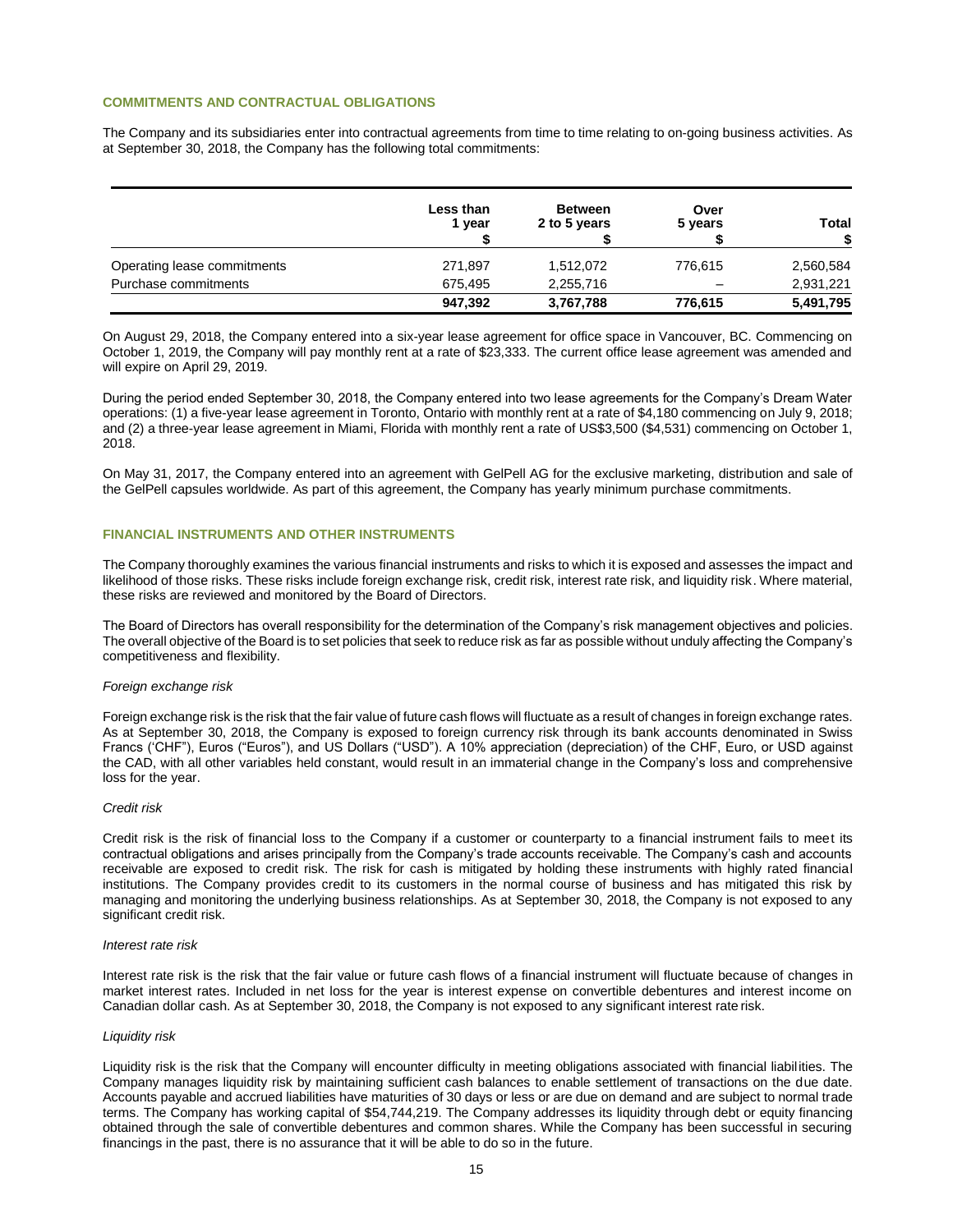#### *Fair value hierarchy*

Financial instruments measured at fair value are classified into one of three levels in the fair value hierarchy according to the relative reliability of the inputs used to estimate the fair values. The three levels of the fair value hierarchy are:

- Level 1 Unadjusted quoted prices in active markets for identical assets or liabilities;
- Level 2 Inputs other than quoted prices that are observable for the asset or liability either directly or indirectly; and
- Level 3 Inputs that are not based on observable market data.

During the period ended September 30, 2018, there were no transfers of amounts between fair value levels. Cash is classified as Level 1 financial instruments.

Accounts receivable and accounts payable and accrued liabilities are carried at cost which approximates fair value due to the relatively short maturity of those instruments. Warrants in associate will be measured at fair value at the end of each reporting period with changes in fair value being recognized in other comprehensive loss in the period.

#### **RISKS AND UNCERTAINTIES**

This section discusses factors relating to the business of Harvest One that should be considered by both existing and potential investors. The information in this section is intended to serve as an overview and should not be considered comprehensive and Harvest One may face additional risks and uncertainties not discussed in this section, or not currently known to us, or that we deem to be immaterial. All risks to Harvest One's business have the potential to influence its operations in a materially adverse manner.

#### **Risk's Relating to Harvest One's Business**

#### *General Business Risk and Liability*

Given the nature of Harvest One's business, it may from time to time be subject to claims or complaints from investors or others in the ordinary course of business. The legal risks facing Harvest One, its directors, officers, employees or agents in this respect include potential liability for violations of securities law, breach of fiduciary duty or misuse of investors' funds. Some violations of securities laws and breach of fiduciary duty could result in civil liability, fines, sanctions, or the suspension or revocation of Harvest One's right to carry on its existing business. Harvest One may incur significant costs in connection with such potential liabilities.

#### *Reliance on Licenses*

The continuation of Harvest One's business of growing, storing and distributing medical and recreational cannabis is dependent on the good standing of all licenses required to engage in such activities and upon adhering to all regulatory requirements related to such activities. United Greeneries, a wholly-owned subsidiary of Harvest One, was granted the License by Health Canada on June 28, 2016 designating United Greeneries as a "Licensed Producer," as such term was defined under the ACMPR. On June 18, 2018, United Greeneries was granted a Dealer's License by Health Canada pursuant to the Narcotic Control Regulations of the CDSA. The Dealer's License allows United Greeneries to import and export narcotics and engage in further research and development of cannabis infused products.

With the Act which came into force on October 17, 2018, United Greeneries has now migrated to valid, equivalent licenses under the Cannabis Regulations. The License is valid until June 26, 2020, at which point, United Greeneries must apply to Health Canada for arenewal. The equivalent Dealer's License that United Greeneries will migrate to under the Cannabis Regulations has an expiry date of December 31, 2019.

Failure to comply with the requirements of the License and Dealer's License or any failure to maintain the License and Dealer's License would have a material adverse impact on the business, financial condition and operating results of Harvest One. Although Harvest One believes it will meet the requirements of the Cannabis Regulations for future extensions or renewal of the License and Dealer's License, there can be no guarantee that Health Canada will extend or renew the License and Dealer's License or that, if extended or renewed, the License and Dealer's License will be extended or renewed on the same or similar terms. Should Health Canada not extend or renew the License and Dealer's License or should it renew the License Dealer's License on different terms, the business, financial condition and results of operations of Harvest One would be materially and adversely affected.

#### *Share Price Volatility*

The market price for Harvest One common shares may be volatile and subject to wide fluctuations in response to numerous factors, many of which are beyond Harvest One's control, including the following:

- actual or anticipated fluctuations in Harvest One's quarterly results of operations;
- recommendations by securities research analysts:
- changes in the economic performance or market valuations of companies in the industry in which Harvest One operates;
- addition or departure of Harvest One 's executive officers and other key personnel;
- release or expiration of transfer restrictions on outstanding Harvest One common shares;
- sales or perceived sales of additional Harvest One common shares;
- operating and financial performance that vary from the expectations of management, securities analysts and investors;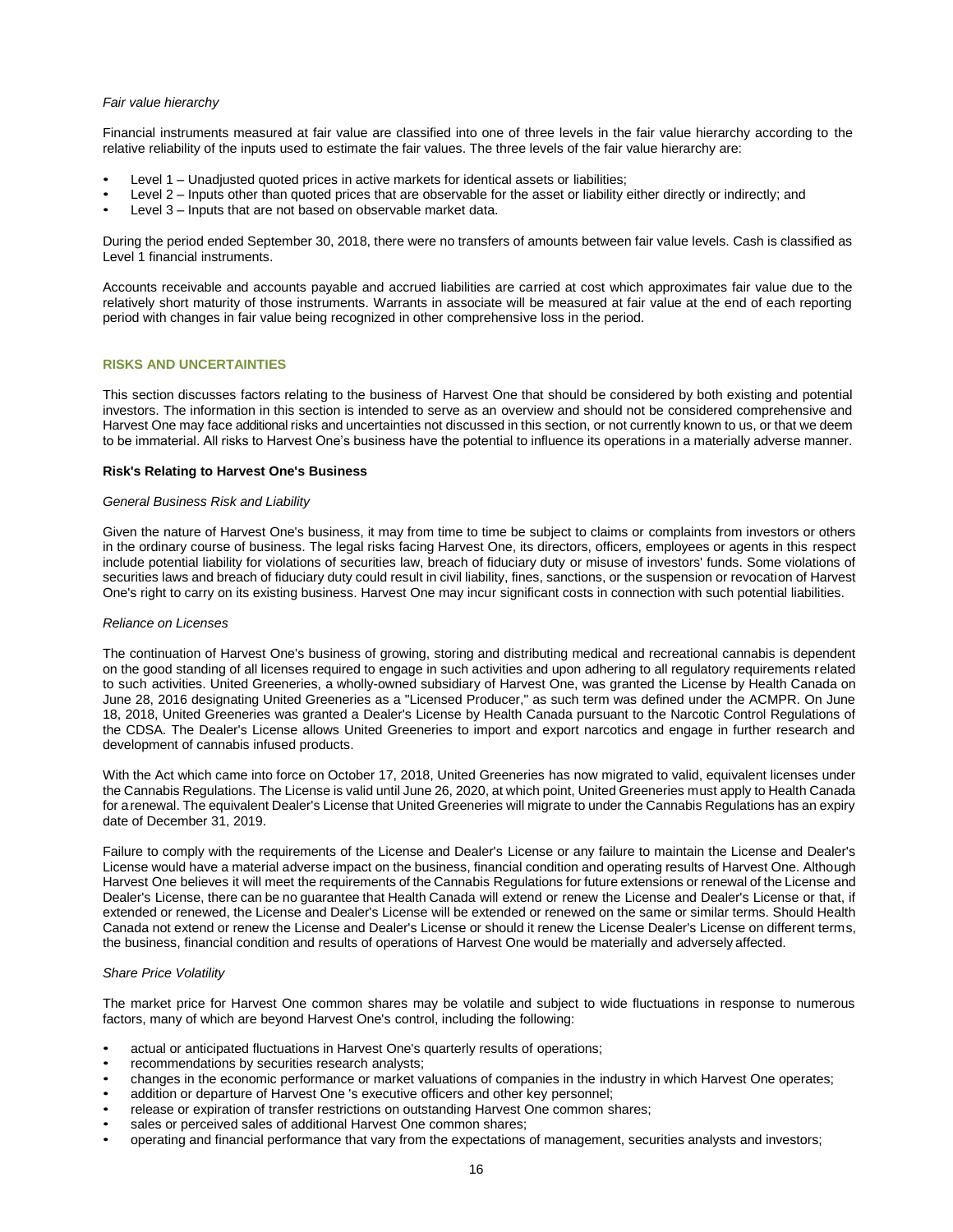- regulatory changes affecting Harvest One's industry generally and its business and operations;
- announcements of developments and other material events by Harvest One or its competitors;
- fluctuations to the costs of vital production materials and services;
- changes in global financial markets and global economies and general market conditions, such as interest rates and pharmaceutical product price volatility;
- significant acquisitions or business combinations, strategic partnerships, joint ventures or capital commitments by or involving Harvest One or its competitors;
- operating and share price performance of other companies that investors deem comparable to Harvest One or from a lack of market comparable companies; and
- news reports relating to trends, concerns, technological or competitive developments, regulatory changes and other related issues in Harvest One's industry or target markets.

Financial markets have recently experienced significant price and volume fluctuations that have particularly affected the market prices of equity securities and have often been unrelated to the operating performance, underlying asset values or prospects of such companies. Such volatility has been particularly evident with regard to the share prices of medical and recreational cannabis companies that are public issuers in Canada. Accordingly, the market price of Harvest One common shares may decline even if Harvest One's operating results, underlying asset values or prospects have not changed. Additionally, these factors, as well as other related factors, may cause decreases in asset values that are lasting and not temporary, which may result in impairment losses. There can be no assurance that continuing fluctuations in share price and volume will not occur. If such increased levels of volatility and market turmoil continue, Harvest One's operations could be adversely impacted and the trading price of Harvest One common shares may be materially adversely affected.

#### *Reliance on the Facilities*

Harvest One currently operates one facility: the Duncan Facility. Presently, only the Duncan Facility is licensed by Health Canada to cultivate and sell cannabis. Harvest One's operations and the conditions of its facility are, and will be, subject to hazards inherent in the medical and recreational cannabis industries, including equipment defects, equipment malfunctions, natural disasters, fire, explosions, or other accidents that may cause damage to the facilities. Any adverse change or event affecting the Duncan Facility, may have a material adverse effect on Harvest One's business, results of operations and financial condition.

#### *Holding Company Status*

Harvest One is a holding company and essentially all of its operating assets are the capital stock of its subsidiaries. Harvest One conducts substantially all of its business through its subsidiaries, which generate substantially all of its revenues, and its investors are therefore subject to the risks attributable to its subsidiaries. Harvest One's cash flow and its ability to complete current or desirable future enhancement opportunities are dependent on the earnings of its subsidiaries and the distribution of those earnings to Harvest One. The ability of Harvest One's subsidiaries to pay dividends and other distributions will depend on each subsidiary's operating results, applicable laws and regulations regarding the payment of dividends and distributions, and any contractual restrictions on distributions in debt instruments, among other things. In the event of a bankruptcy, liquidation or reorganization of any of Harvest One's subsidiaries, debtholders and trade creditors will generally be entitled to the payment of their claims from the assets of those subsidiaries before any assets are made available for distribution to Harvest One.

#### *Limited Operating History*

Harvest One, through its wholly owned subsidiary United Greeneries, entered the medical cannabis business in 2012 and the recreational cannabis market in October 2018. Harvest One is therefore subject to many of the risks common to entering a new area of investment, including under-capitalization, cash shortages, limitations with respect to personnel, financial and other resources, and a lack of revenue. There is no assurance that Harvest One will be successful in achieving a return on its shareholders' investments and the likelihood of success must be considered in light of its early stage of operations.

#### *History of Net Losses*

Harvest One has incurred operating losses in recent periods. Harvest One may not be able to achieve or maintain profitability and may continue to incur significant losses in the future. In addition, Harvest One expects to continue to increase operating expenses as it implements initiatives to continue to grow its business. If Harvest One's revenues do not increase to offset these expected increases in costs and operating expenses, Harvest One will not be profitable. There is no assurance that Harvest One will be successful in achieving a return on shareholders' investments and the likelihood of success must be considered in light of its early stage of operations.

#### *Unfavourable Publicity or Consumer Perception*

The success of the medical and recreational cannabis industries may be significantly influenced by the public's perception of cannabis' medicinal and recreational applications. Medicinal and recreational cannabis is a controversial topic, and there is no guarantee that future scientific research, publicity, regulations, medical opinion and public opinion relating to cannabis will be favourable. The medical and recreational cannabis industries are early-stage businesses that are constantly evolving with no guarantee of viability. The markets for medical and recreational cannabis are uncertain, and any adverse or negative publicity, scientific research, limiting regulations, medical opinion and public opinion relating to the consumption of medical and recreational cannabis may have a material adverse effect on Harvest One's (and Harvest One's subsidiaries') operational results, consumer base and financial results.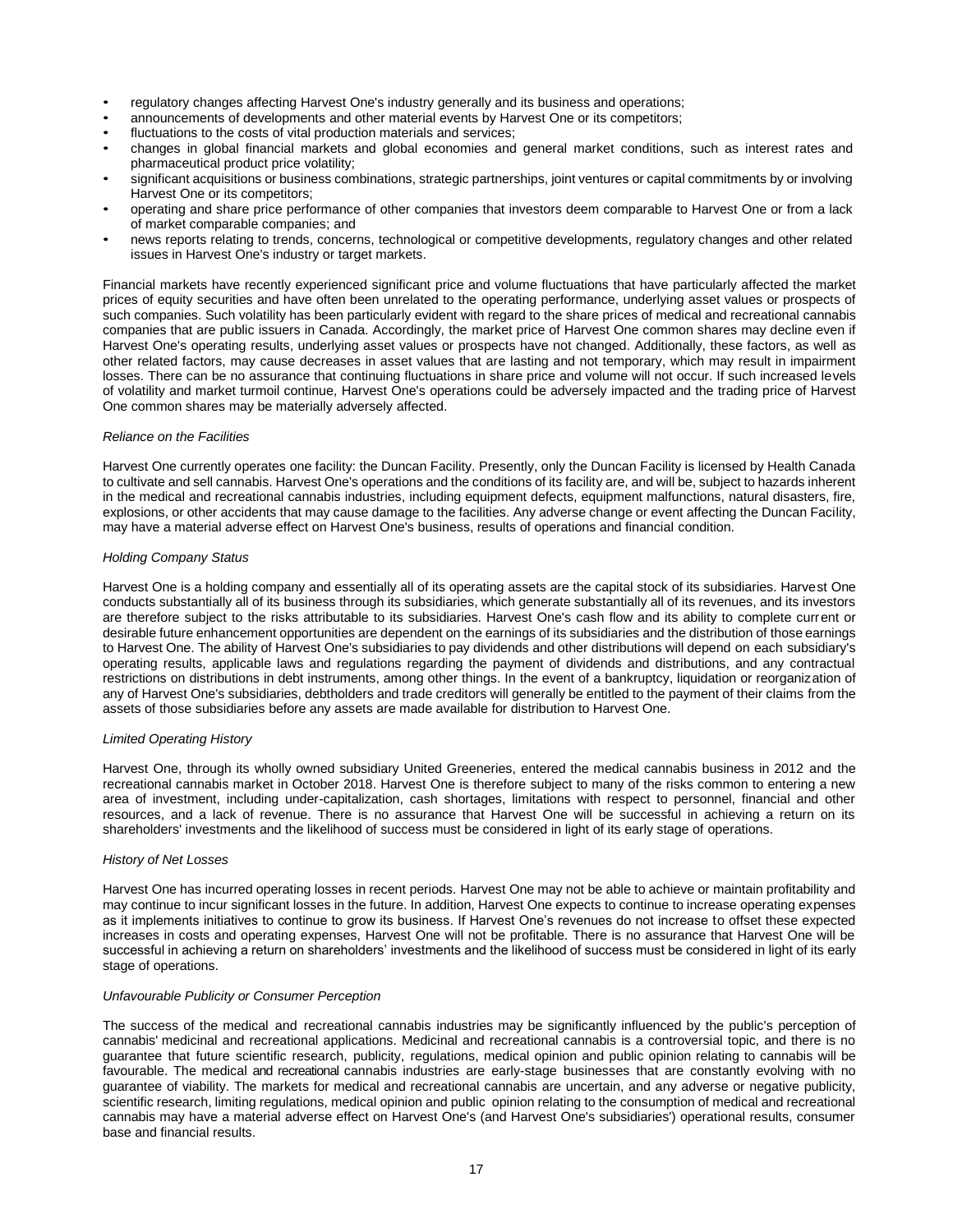#### *Third Party Transportation*

Harvest One relies on third party transportation services to deliver its products to its customers. Harvest One is exposed to the inherent risks associated with relying on third party transportation services providers, including logistical problems, delays, loss or theft of product and increased shipping costs. Any delay in transporting the product, breach of security or loss of product, could have a material adverse effect on Harvest One's business, financial performance and results of operations. Further, any breach of security and loss of product during transport could affect Harvest One's status as a Licensed Producer or Licensed Dealer.

#### *Management of Growth*

Harvest One may be subject to growth-related risks including capacity constraints and pressure on its internal systems and controls. The ability of Harvest One to manage growth effectively will require continued implementation and improvement of their operational and financial systems and for each to expand, train and manage their respective employee bases. The inability of Harvest One to deal with growth may have a material adverse effect on Harvest One's respective businesses, financial conditions, results of operations and prospects.

#### *Integration Risk*

With the acquisition of Dream Water and PhytoTech, the Company has the following integration risks: the challenge of implementing uniform standards, controls procedures and policies; the challenge of upholding consistent systems and procedures; the inability to integrate, train, retain and motivate key personnel; the inability to maintain operating efficiency; disruption of Harvest's ongoing business and the distraction of management from its day-to-day operations; and the potential impairment of relationships with the employees of Dream Water and PhytoTech, customers and strategic partners. Such risks, if they materialize, could have a material adverse effect on the Company's business, financial condition, liquidity and results of operations and will depend upon the Company's ability to manage those operations and to eliminate redundant and excess costs. As a result of difficulties associated with combining operations, the Company may not be able to achieve the cost savings and other benefits that it would hope to achieve with the acquisitions**.** Any difficulties in this process could disrupt the ongoing business, distract its management, result in the loss of key personnel, increase its expenses and otherwise materially adversely affect its business, financial condition, liquidity and operating results.

#### *Acquisition Strategy Risks*

The Company has made and may continue to pursue acquisition opportunities to advance its strategic plan. The successful integration of an acquired business typically requires the management of the pre-transaction business strategy, including the retention and addition of customers, realization of identified synergies, retention of key staff and the development of a common corporate culture. Achieving the benefits of acquisitions depends in part on successfully consolidating functions and integrating operations and procedures in a timely and efficient manner, as well as the ability to realize on anticipated growth opportunities and synergies from newly formed partnerships. Any failure to integrate an acquired business or realize the anticipated benefits of new partnerships may have a material adverse effect on the Company's business, financial condition and results of operations, as well as its future prospect for acquisitions or partnerships. There is no assurance that the Company will be able to successfully integrate an acquired business in order to maximize or realize the benefits associated with an acquisition.

#### *Reliance on Management*

The success of Harvest One is dependent upon the ability, expertise, judgment, discretion and good faith of their respective senior management and key employees. While employment agreements and incentive programs are customarily used as primary methods of retaining the services of key employees, these agreements and incentive programs cannot assure the continued services of such employees. Any loss of the services of such individuals could have a material adverse effect on Harvest One's business, operating results or financial condition. Competition for qualified technical, sales and marketing staff, as well as officers and directors can be intense and no assurance can be provided that Harvest One will be able to attract or retain key personnel in the future, which may adversely impact Harvest One's operations.

#### *Conflicts of Interest*

Certain of Harvest One's directors and officers are also directors and operators in other companies. Situations may arise in connection with potential acquisitions or opportunities where the other interests of these directors and officers conflict with or diverge from Harvest One interests. In accordance with the BCBCA, directors who have a material interest in any person who is a party to a material contract or a proposed material contract are required, subject to certain exceptions, to disclose that interest and generally abstain from voting on any resolution to approve the contract.

In addition, the directors and the officers are required to act honestly and in good faith with a view to the Company's best interests. However, in conflict of interest situations, Harvest One's directors and officers may owe the same duty to another company and will need to balance their competing interests with their duties to Harvest One. Circumstances (including with respect to future corporate opportunities) may arise that may be resolved in a manner that is unfavourable to Harvest One.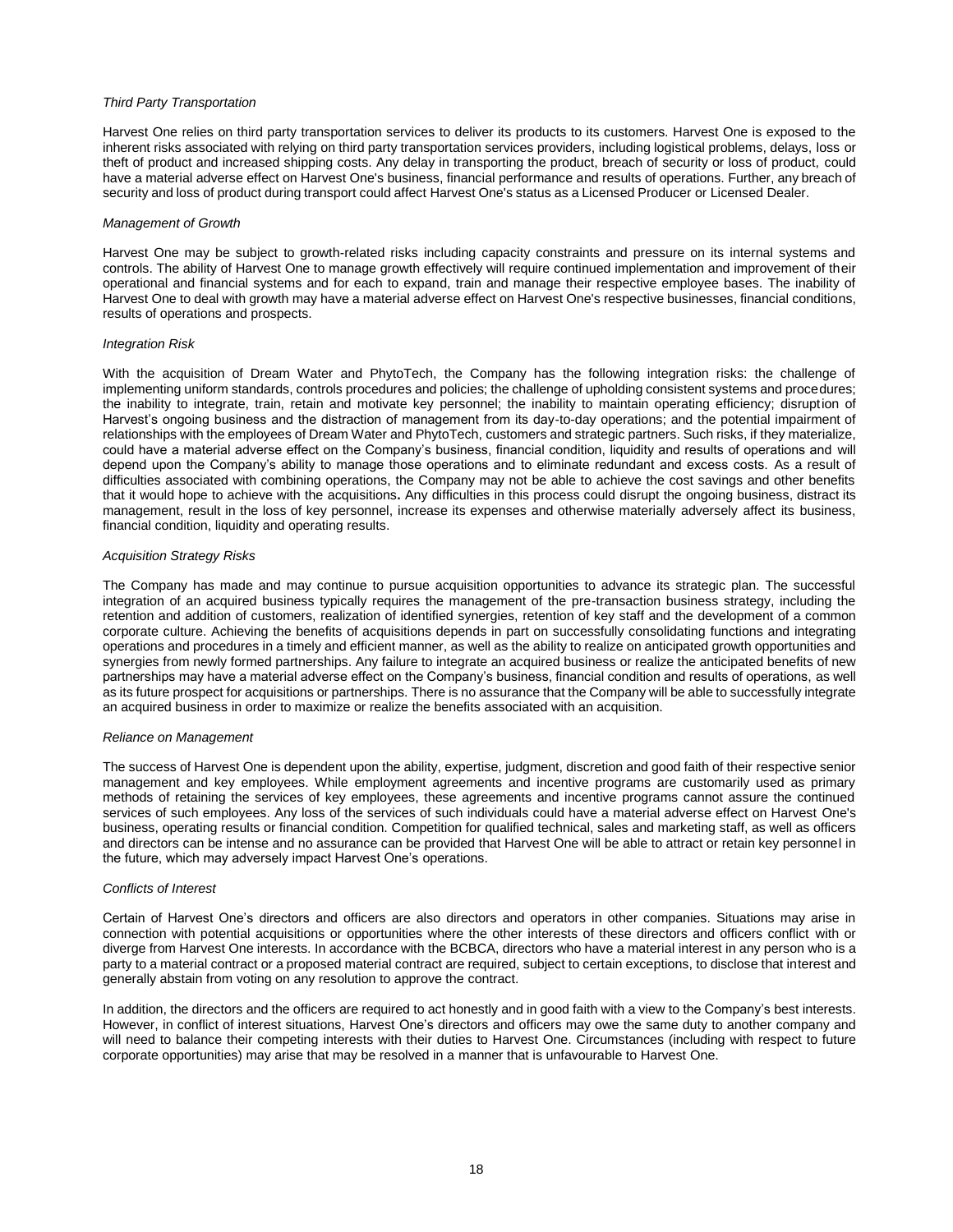#### *Principal Security Holder*

MMJ is Harvest One's largest shareholder – directly and indirectly owning a total of 56,660,028 Harvest One common shares. MMJ will have a significant influence on determining the outcome of any corporate transaction or other matter submitted to shareholders for approval, including mergers, consolidations and the sale of all or substantially all of Harvest One's assets, the election of directors and other significant corporate actions. In addition, due to MMJ's significant holdings, there can be no guarantee of a ready liquid market for Harvest One common shares.

#### *Dividends*

Harvest One has not paid dividends in the past and does not anticipate paying dividends in the near future. Harvest One expects to retain earnings to finance the development and enhancement of its products and to otherwise reinvest in Harvest One's businesses. Any decision to declare and pay dividends in the future will be made at the discretion of the Board of Directors of Harvest One and will depend on, among other things, financial results, cash requirements, contractual restrictions and other factors that the Board of Directors of Harvest One may deem relevant. As a result, investors may not receive any return on investment in Harvest One common shares unless they sell them for a share price that is greater than that at which such investors purchased them.

#### *Limited Market for Securities*

There can be no assurance that an active and liquid market for Harvest One common shares will be maintained and an investor may find it difficult to resell any securities of Harvest One.

#### *Volatility of Market Price of the Common Shares and Warrants*

The market price of the common shares and warrants may be volatile and subject to wide fluctuations and will be based on a number of factors, including: (i) the prevailing interest rates being paid by companies similar to the Company; (ii) the overall condition of the financial and credit markets; (iii) interest rate volatility; (iv) the markets for similar securities; (v) the financial condition, results of operation and prospects of the Company; (vi) the publication of earnings estimates for the Company or other research reports and speculation regarding the Company in the press or investment community; (vii) changes in the industry in which the Company operates and competition affecting the Company; and (viii) general market and economic conditions. The condition of the financial and credit markets and prevailing interest rates have fluctuated in the past and are likely to fluctuate in the future. Fluctuations in these factors could have an adverse effect on the market price of the common shares and warrants.

#### *Outdoor Property is not Licensed under the Cannabis Regulations*

The Outdoor Property is not licensed by Health Canada under the Cannabis Regulations as a facility where the cultivation of cannabis is permitted. United Greeneries' ability to cultivate, store and sell medical cannabis produced on the Outdoor Property is dependent on obtaining a license from Health Canada under the Cannabis Regulations and there can be no assurance that United Greeneries will obtain such a license for the Outdoor Property.

#### *Lucky Lake Facility is not Licensed under the Cannabis Regulations*

The Lucky Lake Facility is currently not licensed by Health Canada under the Cannabis Regulations as a facility where the cultivation of cannabis is permitted. Harvest One, through United Greeneries, applied to Health Canada to become a Licensed Producer under the ACMPR for the Lucky Lake Facility prior to the Cannabis Regulations coming into force. The application review will continue under the new Cannabis Regulations and is presently at the security clearance stage of review. United Greeneries' ability to cultivate, store and sell medical cannabis at the Lucky Lake Facility is dependent on obtaining a license from Health Canada and there can be no assurance that United Greeneries will obtain such a license for the Lucky Lake Facility.

#### *Facility Construction and Expansion*

The construction of the Lucky Lake Facility and the expansion of the Duncan Facility are subject to various potential problems and uncertainties and such construction and expansion may be delayed or adversely affected by a number of factors beyond Harvest One's control. These uncertainties include the failure to obtain regulatory approvals, permits, delays in the delivery or installation of equipment by suppliers, difficulties in integrating new equipment with existing facilities, shortages in materials or labor, defects in design or construction, diversion of management resources, and insufficient funding or other resource constraints. Additionally, sufficient power will be required to expand the Duncan Facility, respectively, which the Company may not be able to secure, or secure at economically viable rates. The actual cost of construction may exceed the amount budgeted for expansion. As the result of construction delays, cost overruns, changes in market circumstances or other factors, Harvest One may not be able to achieve the intended economic benefits from the construction and expansion of operations at these facilities, which in turn may affect Harvest One's business, prospects, financial condition and results of operations. In particular, any expansion of the Lucky Lake Facility and the Duncan Facility, is subject to Health Canada regulatory approvals. The delay or denial of such approvals may have a material adverse impact on the business of Harvest One and may result in Harvest One not meeting anticipated or future demand when it arises.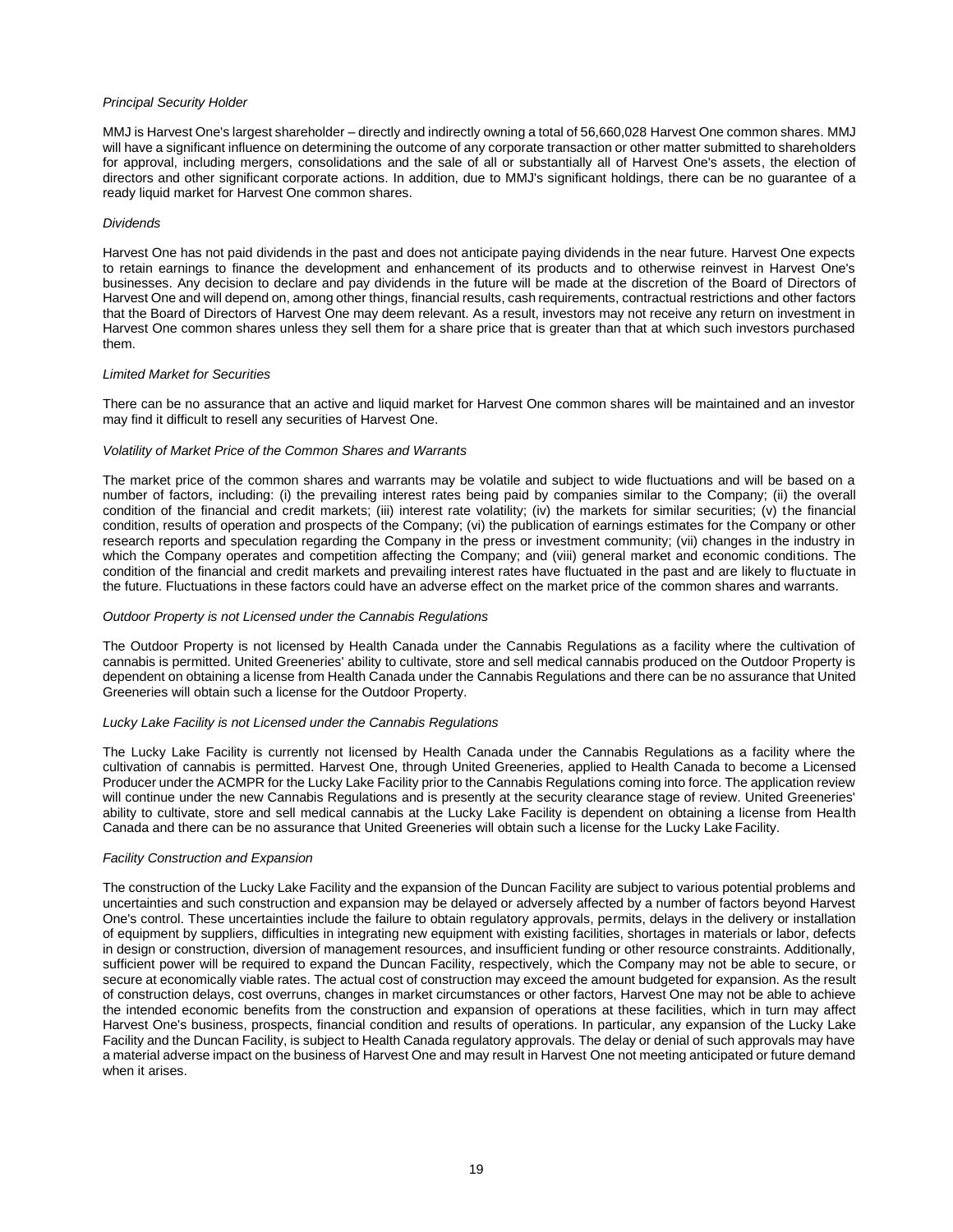#### *Operations in Foreign Jurisdictions*

Certain of the Company's operations are located in foreign jurisdictions. As such, the Company's operations at various times may be exposed to political, economic and other risks and uncertainties associated with operating in a foreign jurisdiction. These risks and uncertainties include, but are not limited to:

- renegotiation, nullification, termination or rescission of existing concessions, licenses, permits and contracts;
- repatriation restrictions;
- changing political conditions;
- currency exchange rate fluctuations;
- taxation policies:
- changing government policies and legislation;
- import and export regulations;
- infrastructure development policy; and
- environmental legislation

Changes, if any, in policies or shifts in political attitude may adversely affect the Company's operations or profitability. Operations may be affected in varying degrees by government regulations with respect to, but not limited to, restrictions on production, price controls, export controls, currency remittance, income taxes, foreign investment, environmental legislation, and land use. The occurrence of these various factors and uncertainties cannot be accurately predicted and could have an adverse effect on the Company's operations and profitability.

In addition, in the event of a dispute arising from operations in a foreign jurisdiction, the Company may be subject to the exclusive jurisdiction of foreign courts.

#### *Credit, Liquidity, Interest and Currency Risk*

The Board of Directors has overall responsibility for the establishment and oversight of Harvest One's risk management framework. As at September 30, 2018, Harvest One's financial instruments consist of cash, accounts receivable, accounts payable and accrued liabilities, and warrants in associate. Cash is reported at fair value. Accounts receivable and accounts payable and accrued liabilities approximate their fair values due to their short-term nature. Warrants in associate will be measured at fair value at the end of each reporting period with changes in fair value being recognized in other comprehensive loss in the period.

Harvest One does not use derivative instruments or hedges to manage risks because Harvest One's exposure to credit risk, interest rate risk and currency risk is minimal.

Credit risk is the risk that one party to a financial instrument will cause a financial loss for the other party by failing to discharge an obligation. Harvest One is exposed to credit risk through its cash, which is held in with large Canadian financial institutions with issuer credit ratings of A-1 by Standard & Poor's. Harvest One believes this credit risk is insignificant.

Interest rate risk is the risk that the fair value or future cash flows of a financial instrument will fluctuate because of changes in market interest rates. Harvest One is exposed to short-term interest rates through the interest earned on cash balances and deposits; however, management does not believe this exposure is significant.

Liquidity risk is the risk that Harvest One will encounter difficulty in meeting obligations associated with financial liabilities. Harvest One manages liquidity risk through the management of its capital structure. In order to meet its financial obligations, Harvest One will need to generate cash flow from the sale or otherwise disposition of property or raise additional funds.

Cash is stated at amounts compatible with those prevailing in the market, are highly liquid, and are maintained with prime financial institutions for high liquidity.

#### *Foreign Currency Risk*

Harvest One – through its subsidiaries – operates in a number of foreign jurisdictions. As a result, Harvest One is exposed to foreign currency risk related to cash, accounts receivable and accounts payable that are denominated in a foreign currency.

#### *Litigation*

Harvest One may become party to litigation, mediation and/or arbitration from time to time in the ordinary course of business which could adversely affect its business. Monitoring and defending against legal actions, whether or not meritorious, can be timeconsuming, divert management's attention and resources and cause Harvest One to incur significant expenses. In addition, legal fees and costs incurred in connection with such activities may be significant and we could, in the future, be subject to judgments or enter into settlements of claims for significant monetary damages.

While Harvest One has insurance that may cover the costs and awards of certain types of litigation, the amount of insurance may not be sufficient to cover any costs or awards. Substantial litigation costs or an adverse result in any litigation may adversely impact Harvest One's business, operating results or financial condition.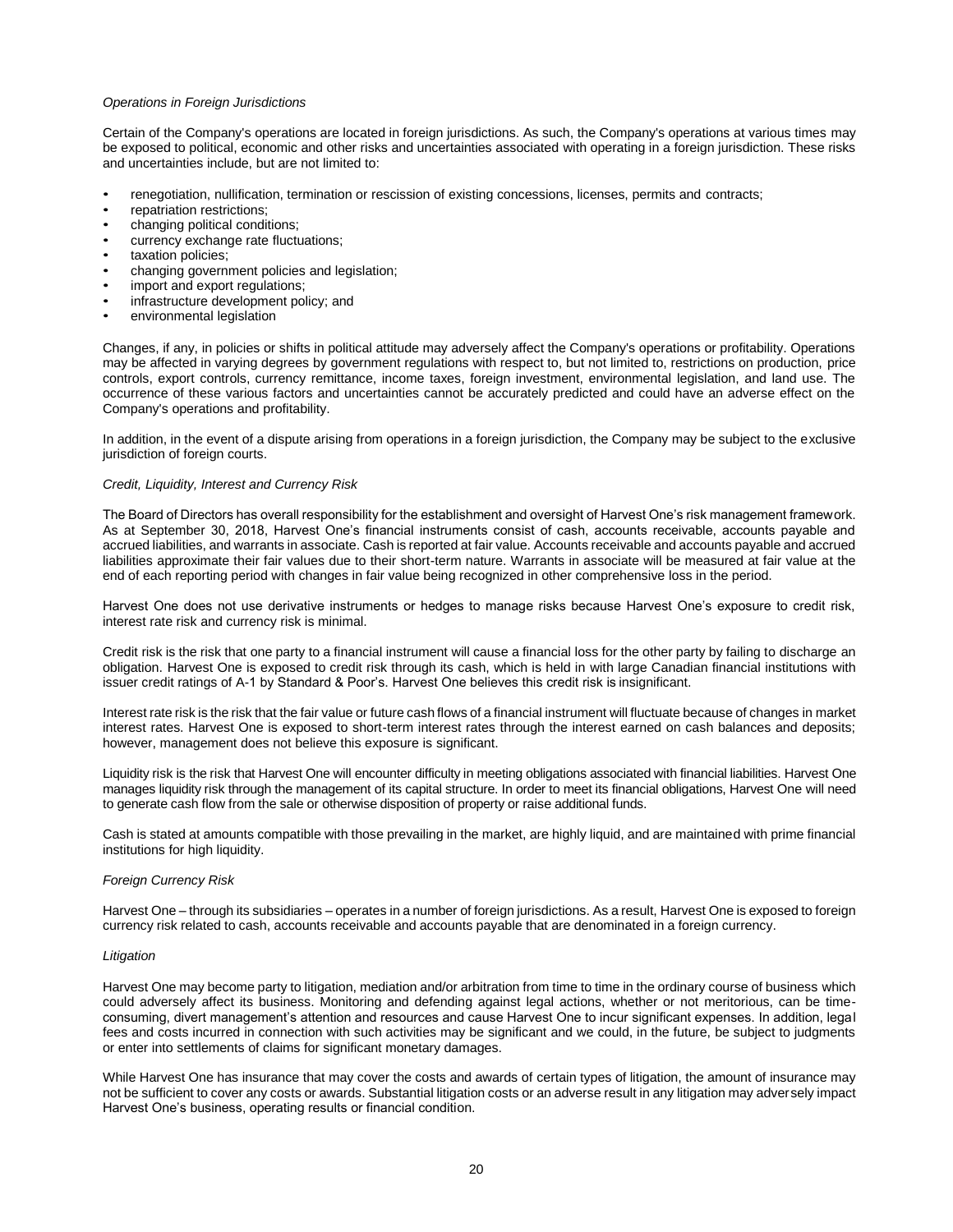#### *Intellectual Property*

The ownership and protection of trademarks, patents, trade secrets and intellectual property rights are significant aspects of the Company's future success. Unauthorized parties may attempt to replicate or otherwise obtain and use the Company's products and technology. Policing the unauthorized use of the Company's current or future trademarks, patents, trade secrets or intellectual property rights could be difficult, expensive, time-consuming and unpredictable, as may be enforcing these rights against unauthorized use by others.

In addition, other parties may claim that the Company's products infringe on their proprietary and perhaps patent protected rights. Such claims, whether meritorious or not, may result in the expenditure of significant financial and managerial resources, legal fees, injunctions, temporary restraining orders and/or require the payment of damages. As well, the Company may need to obtain licenses from third parties who allege that the Company has infringed on their lawful rights. Such licenses, however, may not be available on terms acceptable to the Company or at all. In addition, the Company may not be able to obtain or utilize on terms that are favorable to it, or at all, licenses or other rights with respect to intellectual property that it does not own.

#### *Political and Economic Instability*

Harvest One may be affected by possible political or economic instability. The risks include, but are not limited to, terrorism, military repression, extreme fluctuations in currency exchange rates and high rates of inflation. Changes in medicine and agriculture development or investment policies or shifts in political attitude in certain countries may adversely affect Harvest One's business. Additionally, as legalization of cannabis occurs in markets outside of Canada, including, but not limited to, the US, the Company may be subject to enhanced competition from foreign cannabis producers which could adversely impact the Company's business. Operations may be affected in varying degrees by government regulations with respect to restrictions on production, distribution, price controls, export controls, income taxes, expropriation of property, maintenance of assets, environmental legislation, land use, land claims of local people and water use. The impact of these factors cannot be accurately predicted.

#### *Global Economy Risk*

An economic downturn of global capital markets has been shown to make the raising of capital by equity or debt financing more difficult. Harvest One will be dependent upon the capital markets to raise additional financing in the future, while it establishes a user base for its products. As such, Harvest One is subject to liquidity risks in meeting its development and future operating cost requirements in instances where cash positions are unable to be maintained or appropriate financing is unavailable. These factors may impact Harvest One's ability to raise equity or obtain loans and other credit facilities in the future and on terms favorable to Harvest One and its management. If uncertain market conditions persist, Harvest One's ability to raise capital could be jeopardized, which could have an adverse impact on Harvest One's operations and the trading price of Harvest One's common shares.

#### **Risks Relating to the Cannabis Industry**

#### *Regulatory Risks*

Harvest One, and its subsidiaries United Greeneries and Satipharm, operate in a new industry which is highly regulated, highly competitive and evolving rapidly. As such, new risks may emerge, and management may not be able to predict all such risks or be able to predict how such risks may result in actual results differing from the results contained in any forward-looking statements.

The ability of United Greeneries, and its wholly-owned subsidiary United Greeneries Operations Ltd., to grow, store and sell medical cannabis in Canada at the Duncan Facility is dependent on its License from Health Canada and maintaining such License in good standing. Failure to: (i) comply with the requirements of the License and (ii) maintain this License would have a material adverse impact on the business, financial condition and operating results of United Greeneries and Harvest One.

United Greeneries and Satipharm will incur ongoing costs and obligations related to regulatory compliance. Failure to comply with regulations may result in additional costs for corrective measures, penalties or in restrictions of our operations. In addition, changes in regulations, more vigorous enforcement thereof or other unanticipated events could require extensive changes to United Greeneries and Satipharm's operations, increased compliance costs or give rise to material liabilities, which could have a material adverse effect on the business, results of operations and financial condition of United Greeneries, Satipharm and Harvest One.

The industry is subject to extensive controls and regulations, which may significantly affect the financial condition of mark et participants. The marketability of any product may be affected by numerous factors that are beyond Harvest One's control and which cannot be predicted, including changes to government regulations. Changes in government levies and taxes could reduce Harvest One's earnings and could make future capital investments or Harvest One's operations uneconomic. The medical and recreational cannabis industries are also subject to numerous regulatory challenges, which may significantly affect the financial condition of market participants and which cannot be reliably predicted.

United Greeneries became a Licensed Producer under the ACMPR on June 28, 2016 and received its Dealer's License under the Narcotic Control Regulations of the CDSA on June 12, 2018. With the Act which came into force on October 17, 2018, United Greeneries will migrate to valid, equivalent licenses under the Cannabis Regulations.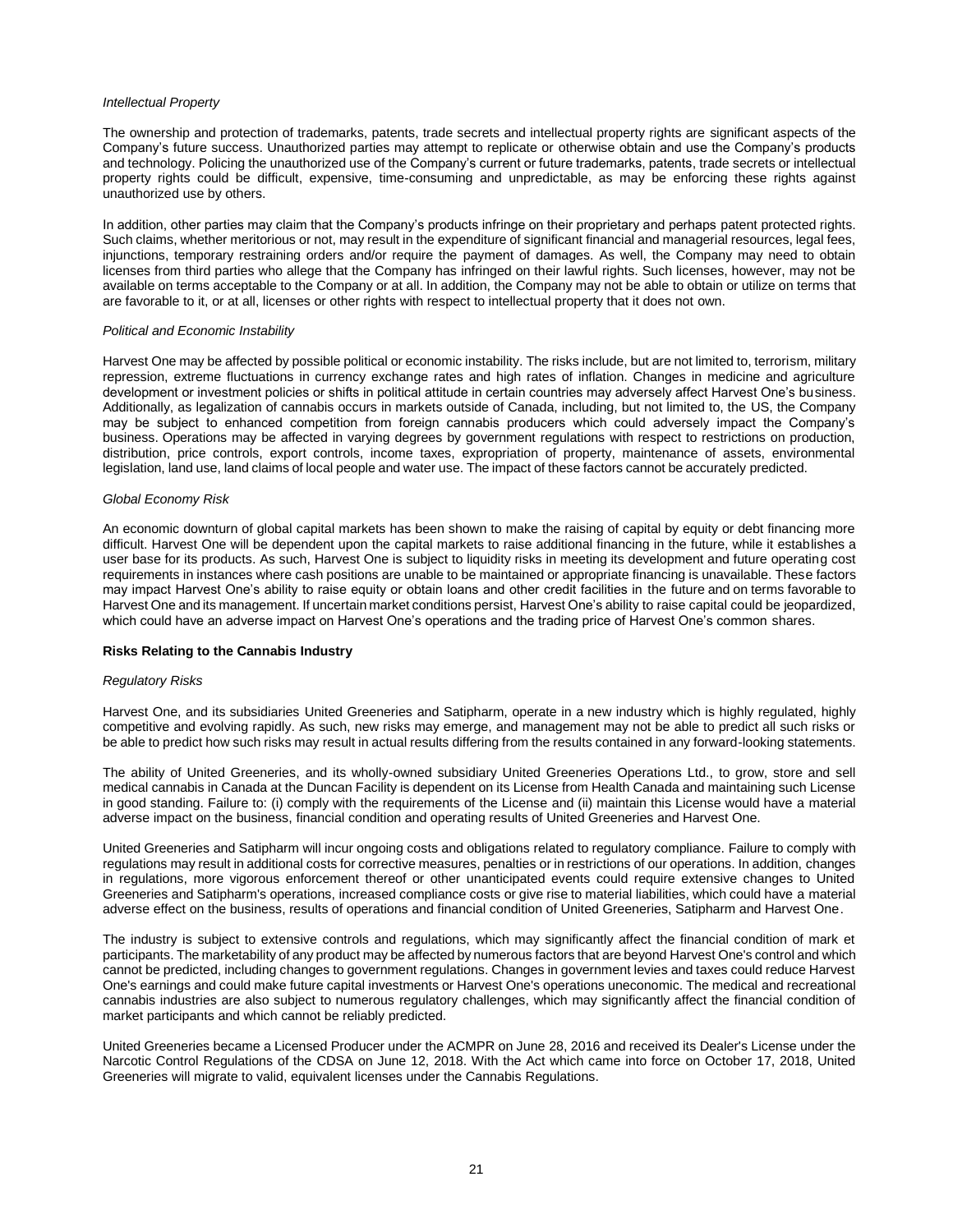United Greeneries' business will continue to be subject to the Act and Cannabis Regulations regime. In addition to being subject to general business risks and to risks inherent in the nature of an early stage business with an agricultural product in a regulated industry, United Greeneries will need to continue to build brand awareness through significant investment in strategy, production capacity and quality assurance. Harvest One's brand and products may not be effectively promoted as intended. The cannabis industry is marked by competitive conditions, consumer tastes, patient requirements and unique circumstances, and spending patterns that differ from existing markets.

#### *Environmental and Employee Health and Safety Regulations*

Harvest One's operations are subject to environmental and safety laws and regulations concerning, among other things, emissions and discharges to water, air and land; the handling and disposal of hazardous and non-hazardous materials and wastes, and employee health and safety. Harvest One will incur ongoing costs and obligations related to compliance with environmental and employee health and safety matters. Failure to obtain an Environmental Compliance Approval or otherwise comply with environmental and safety laws and regulations may result in additional costs for corrective measures, penalties or in restrictions on our manufacturing operations. In addition, changes in environmental, employee health and safety or other laws, more vigorous enforcement thereof or other unanticipated events could require extensive changes to Harvest One's operations or give rise to material liabilities, which could have a material adverse effect on the business, results of operations and financial condition of Harvest One.

#### *Change in Laws, Regulations and Guidelines*

Harvest One's operations are subject to a variety of laws, regulations and guidelines relating to the cultivation, processing, management, transportation, storage, sale and disposal of medical and recreational cannabis, but also including laws and regulations relating to health and safety, privacy, the conduct of operations and the protection of the environment. While to the knowledge of Harvest One's management, Harvest One is currently in compliance with all such laws, changes to such laws, regulations and guidelines due to matters beyond the control of Harvest One may cause adverse effects to Harvest One's operations and the financial condition of Harvest One.

On June 7, 2018, the Act passed the third reading in the Senate with a number of amendments to the language. The Government of Canada announced that the Act received Royal Assent on June 21, 2018 which then came into force on October 17, 2018.

On July 11, 2018, the regulations made pursuant to the Act were published. The regulations under the Act contemplate various licenses including cultivation, processing, analytical testing, sale (including medical sales), analytical testing and scientific research. The regulations introduced the nursery and made outdoor cultivation permissible. Finally, the requirements for packaging and labelling of products for both medical and non-medical consumption were explicitly set forth in the regulations. The impact of changes in the regulatory enforcement by Health Canada under the Act and its regulations, particularly in respect of product packaging, labelling marketing, advertising and promotions and product approvals and its impact on the Company's business are unknown at this time, given that the Act and Cannabis Regulations only recently came into effect.

Prior to the Act coming into force, only the sales of medical cannabis was legal in Canada. The medical cannabis regime was regulated federally pursuant to the CDSA and the ACMPR. The ACMPR regulated the production, sale and distribution of cannabis and cannabis oil extracts for medical purposes in Canada. The ACMPR provided for three possible options for Canadian residents who have been authorized by their health care practitioner to access cannabis for medical purposes:

- access quality-controlled cannabis by registering with a Licensed Producer;
- register with Health Canada to produce a limited amount of cannabis for their own medical purposes (starting materials (including cannabis seeds and plants) must be purchased from a Licensed Producer); or
- they can designate someone else who is registered with Health Canada to produce cannabis on their behalf (starting materials (such as cannabis seeds and plants) must be purchased from a Licensed Producer).

On July 11, 2018, the Cannabis Regulations were released by the government which, among other things, set forth the regulatory structure and process for the following:

- 1. Licenses, Permits and Authorizations;
- 2. Security Clearances;
- 3. Cannabis Tracking System;
- 4. Cannabis Products;
- 5. Packaging and Labelling;
- 6. Cannabis for Medical Purposes; and
- 7. Drugs Containing Cannabis.

#### Licenses, Permits and Authorizations

The Cannabis Regulations provide that all licenses issued under the Act will be valid for a period of no more than five years and that no licensed activities can be conducted in a dwelling-house. The Cannabis Regulations also permit both outdoor and indoor cultivation of cannabis. The implications of the proposal to allow outdoor cultivation are not yet known, but such a development could be significant as it may reduce start-up capital required for new entrants in the cannabis industry. It may also ultimately lower prices as capital expenditure requirements related to growing outside are typically much lower than those associated with indoor growing.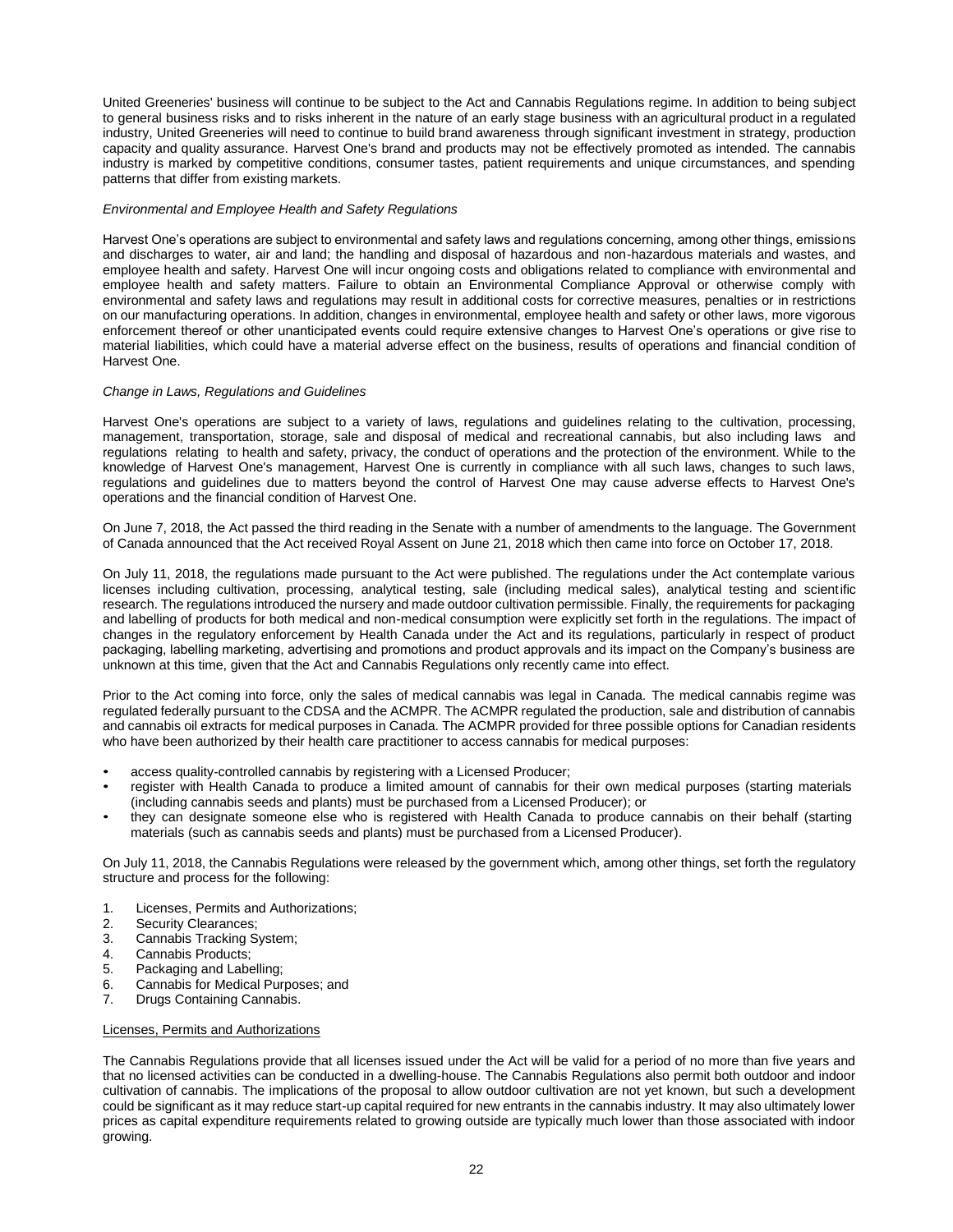Generally, the Act provides that licenses issued under the ACMPR that are in force immediately before the Act coming into force are deemed to be licenses issued under the corresponding provisions of the Act and any such licenses will continue in force until they may be revoked or they expire. For example, a license for production and sale of dried cannabis flower, cannabis resin, cannabis seeds, cannabis plants and cannabis oil under the ACMPR are deemed to be licenses for cultivation, processing and sale for medical purposes under the Act, provided that the license holder meets certain requirements.

Similarly, the Act generally provides that licenses pertaining to cannabis or its derivatives issued under the Narcotic Control Regulations that are in force immediately before the Act comes into force are deemed to be licenses issued under the corresponding provisions of the Act and any such licenses will continue in force until they are revoked or expire. For example, a license issued under the NCR authorizing cultivation of cannabis for scientific purposes will be a research license under the Act.

#### Security Clearances

The ACMPR required certain individuals to hold security clearances. For a corporation, this included officers and directors of the corporation. The Cannabis Regulations broaden the scope of individuals required to hold security clearances, including all individuals occupying key positions, individuals, such as shareholders, that have direct control over a license holder, and the officers and directors of any corporation having direct control over a license holder (e.g., officers and directors of a parent corporation). The Cannabis Regulations provide a three-month grace period for current license holders to identify those individuals that require security clearances and to apply for such security clearances (i.e., until January 17, 2019). Security clearances issued under the ACMPR are considered to be security clearances for the purposes of the Act and Cannabis Regulations.

#### Cannabis Tracking System

Under the Act, the Minister of Health is authorized to establish and maintain a national cannabis tracking system. The purpose of this system is to track cannabis throughout the supply chain to help prevent diversion of cannabis into, and out of, the illicit market. The Cannabis Regulations provide the Minister of Health with the authority to make a ministerial order that would require certain persons named in such order to report specific information about their authorized activities with cannabis, in the form and manner specified by the Minister. The Minister of Health has introduced the Cannabis Tracking and Licensing System ("CTLS"). License holders are required to use the CTLS to, among other things, submit monthly reports to the Minister of Health, among other things.

#### Cannabis Products

The Cannabis Regulations permit the sale to the public of dried cannabis, cannabis oil, fresh cannabis, cannabis plants, and cannabis seeds. The sale of edible cannabis products and concentrates (such as hashish, wax and vaping products) are currently prohibited but anticipated to be permitted within one year.

The Cannabis Regulations acknowledge that a range of product forms should be enabled to help the legal industry displace the illegal market. Additional product forms that are mentioned under the Cannabis Regulations include vaporization cartridges manufactured with dried cannabis. Specific details related to these new products are to be set out in a subsequent regulatory proposal.

#### Packaging and Labelling

The Cannabis Regulations require plain packaging for cannabis products, including strict requirements for logos, colours and branding. The Cannabis Regulations further require mandatory health warnings, standardized cannabis symbol and specific product information. The Cannabis Regulations provide a six-month transitional period to allow licensed holders to sell cannabis products labelled in accordance with the ACMPR.

#### **Advertising**

The Act introduces restrictions regarding the promotion of cannabis products. Subject to a few exceptions, all promotions of cannabis products are prohibited unless authorized by the Act.

#### Cannabis for Medical Purposes

On October 17, 2018, the medical cannabis regime moved under the Act and the Cannabis Regulations. The medical cannabis regulatory framework under the Act and the Cannabis Regulations remains substantively the same as previously existed under the CDSA and the ACMPR, with adjustments to create consistency with rules for non-medical use, improve patient access, and reduce the risk of abuse within the medical access system (see Part 14 of the Cannabis Regulations entitled "Access to Cannabis for Medical Purposes"). The sale of medical cannabis remains federally regulated and in each case, sales can only be made by an entity that holds a license to sell under the Cannabis Regulations to patients that have a medical document and have registered with the licensed entity. Note, a license to sell is not required to sell between federally licensed entities, such as between licensed cultivators, or to wholesalers or retailers in the recreational market. Just as with the medical cannabis regime under the ACMPR, under the Cannabis Regulations, customer (patients) need to obtain a medical document (i.e., prescription) from their doctor and then register as a client with a cannabis company that has a license to sell (the registration is only good for up to a year). Then the client can order from the cannabis company online or via telephone and the cannabis will be shipped directly to the client (max. 150 grams per month).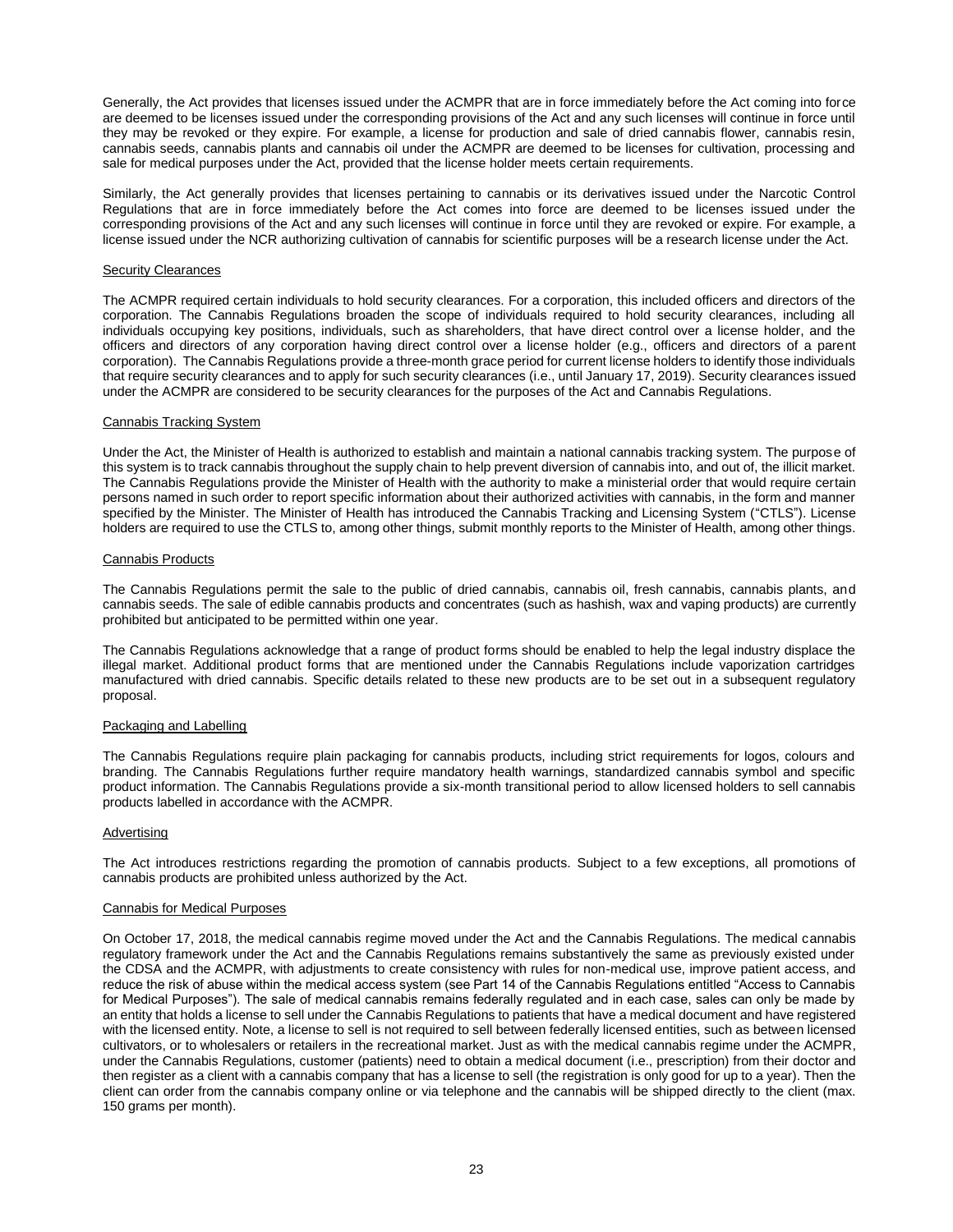#### Provincial Regulatory Framework

While the Act provides for the regulation of the commercial production of cannabis for recreational purposes and related matters by the federal government, the Act proposes that the provinces and territories of Canada will have authority to regulate other aspects of recreational cannabis (similar to what is currently the case for liquor and tobacco products), such as sale and distribution, minimum age requirements, places where cannabis can be consumed, and a range of other matters.

There are essentially three general frameworks that the provinces and territories have proposed: (i) private cannabis retailers licensed by the province; (ii) government run retail stores; or (iii) a combination of both frameworks (e.g., privately licensed bricks and mortar retail stores, while online retail stores are operated by the applicable provincial government). Regardless of the framework, the recreational cannabis market will ultimately be supplied by federally licensed cultivators and processors. In many cases, the provinces that are proposing to have privately licensed retailers will have a government run wholesaler. Such privately licensed retail stores will be required to obtain their cannabis products from the wholesalers, while the wholesalers, in turn, acquire the cannabis products from the federally licensed cultivators and processors.

The impact of changes in the regulatory enforcement by Health Canada under the Act and its regulations, particularly in respect of product packaging, labelling, marketing, advertising and promotions and product approvals and its impact on Harvest One's business are currently unknown. In addition, there is no guarantee that provincial legislation regulating the distribution and sale of cannabis for adult use purposes will be enacted according to the terms announced by such provinces, or at all, or that any such legislation, if enacted, will create opportunities for growth. For example, the Provinces of Québec and New Brunswick have announced sales and distribution models that would create government-controlled monopolies over the legal retail and distribution of cannabis for adult use purposes in such provinces, which could limit the Company's opportunities in those provinces.

This evolving legal regime presents a risk to Harvest One in that legislators or the court may adopt changes that would have a negative impact on the business, financial condition or results of operations of the Company. While the potential impact of any of such changes is highly uncertain and fact dependent, it is not expected that any such changes would have an effect on Harvest One's operations that is materially different than the effect on similar-sized companies in the same business as Harvest One.

The industry is subject to extensive controls and regulations, which may significantly affect the financial condition of market participants. The marketability of any product may be affected by numerous factors that are beyond Harvest One's control and which cannot be predicted, such as changes to government regulations, including those relating to taxes and other government levies which may be imposed. Changes in government levies, including taxes, could reduce Harvest One's earnings and could make future capital investments or Harvest One's operations uneconomic. In addition, despite the legalization of recreational cannabis, the importation, exportation, production, testing, packaging, labelling, sending, delivery, transportation, sale, possession or disposal of cannabis or any class of cannabis will remain subject to extensive regulatory oversight. Such extensive controls and regulations may significantly affect the financial condition of market participants and prevent the realization of such market participants of any benefits from an expanded market for recreational cannabis products.

#### *Restrictions on Sales and Marketing*

The medical cannabis industry is in its early development stage and restrictions on sales and marketing activities imposed by Health Canada, various medical associations, other governmental or quasi-governmental bodies or voluntary industry associations may adversely affect Harvest One's ability to conduct sales and marketing activities and could have a material adverse effect on Harvest One's respective businesses, operating results and financial conditions.

#### *Competition*

The market for medical cannabis products appears to be sizable and Health Canada has only issued a limited number of licenses under the older ACMPR regime to produce and sell medical cannabis. There are, however, several hundred applicants for licenses. The number of licenses granted could have an impact on the operations of Harvest One. Because of the early stage of the industry in which Harvest One operates, Harvest One expects to face additional competition from new entrants. According to Health Canada there were 133 Licensed Producers as of the date of this MD&A. If the number of users of medical cannabis in Canada increases, the demand for products will increase and Harvest One expects that competition will become more intense, as current and future competitors begin to offer an increasing number of diversified products. Harvest One expects significant competition from other companies applying for production licenses that may have significantly greater financial, technical, marketing and other resources, may be able to devote greater resources to the development, promotion, sale and support of their products and services, and may have more extensive customer bases and broader customer relationships.

To remain competitive, Harvest One will require a continued level of investment in research and development, marketing, sales and client support. Harvest One may not have sufficient resources to maintain research and development, marketing, sales and client support efforts on a competitive basis which could materially and adversely affect the business, financial condition and results of operations of Harvest One. If Harvest One and its subsidiaries are not successful in investing sufficient resources in these areas, its ability to compete in the market may be adversely affected, which in turn could materially and adversely affect Harvest One's business, financial conditions and results of operation.

Additionally, there is potential that the industry will undergo consolidation, creating larger companies that may have increased geographic scope and other economies of scale. Increased competition by larger, better-financed competitors with geographic or other structural advantages could materially and adversely affect the business, financial condition and results of operations of Harvest One.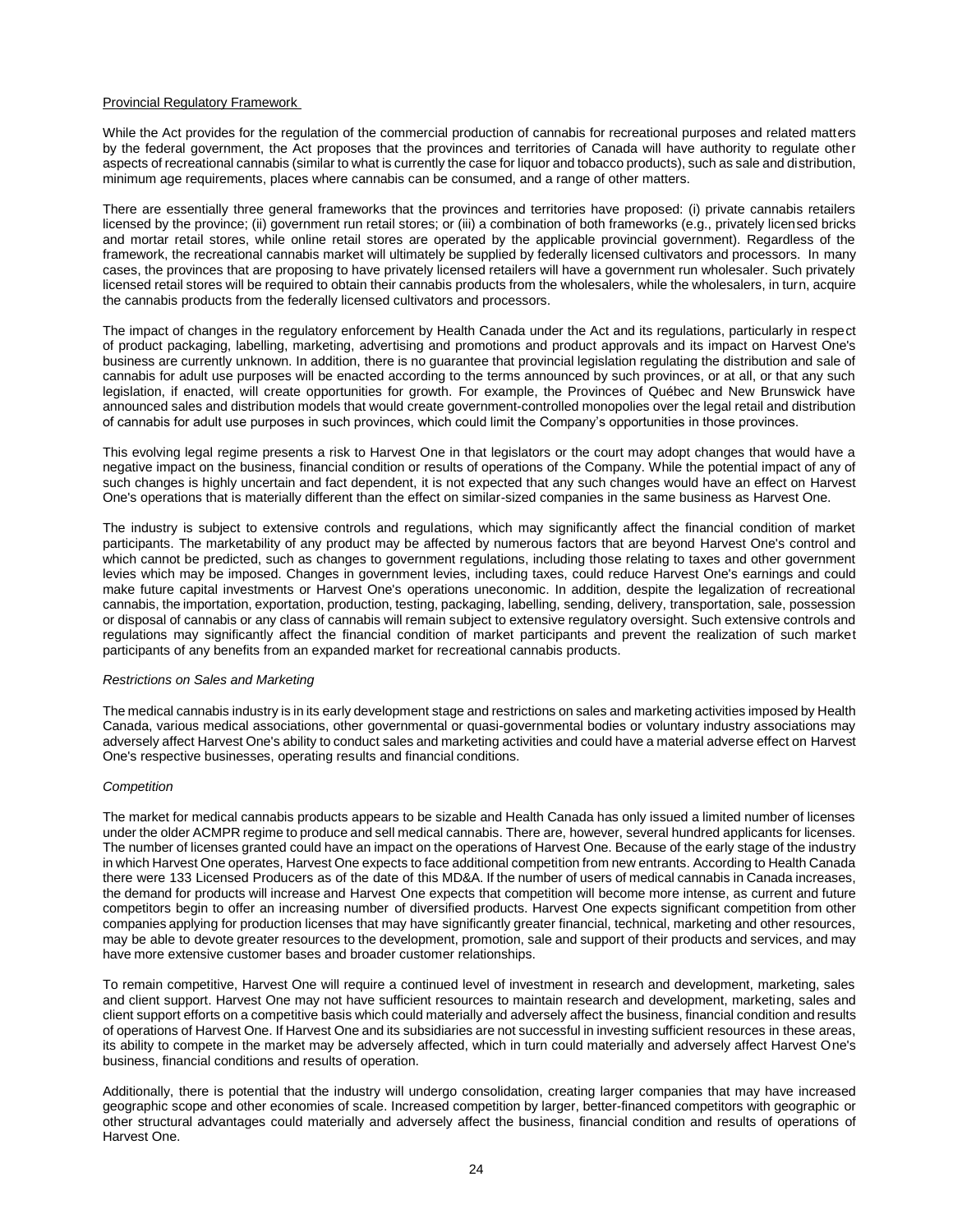#### *Agricultural Operations*

Since Harvest One's business will revolve mainly around the growth of cannabis, an agricultural product, the risks inherent with agricultural businesses will apply. Such risks may include disease and insect pests, among others. Although Harvest One expects to grow its product in a climate controlled, monitored, indoor location, there is not guarantee that changes in outside weather and climate will not adversely affect production. Further, any rise in energy costs may have a material adverse effect on Harvest One's ability to produce cannabis. And, further, Harvest One is currently exploring the business of growing product in greenhouse and/or outdoor growing conditions which will subject the product to new forms of airborne and other disease and pest, among other, risks.

#### *Vulnerability to Rising Energy Costs*

Harvest One's cannabis growing operations consume considerable energy, making Harvest One vulnerable to rising energy costs. Rising or volatile energy costs may adversely impact the business of United Greeneries and its ability to operate profitably.

#### *Fluctuating Prices*

Harvest One's revenues are expected to be in large part derived from the production, sale and distribution of cannabis. The price of production, sale and distribution of cannabis will fluctuate widely due to how young the cannabis industry is and is affected by numerous factors beyond Harvest One's control including international, economic and political trends, expectations of inflation, currency exchange fluctuations, interest rates, global or regional consumptive patterns, speculative activities and increased production due to new production and distribution developments and improved production and distribution methods. The effect of these factors on the price of product produced by Harvest One and, therefore, the economic viability of any of Harvest One's business, cannot accurately be predicted.

#### *Product Liability*

As a manufacturer and distributor of products designed to be ingested or inhaled by humans, Harvest One faces an inherent risk of exposure to product liability claims, regulatory actions and litigation if its products are alleged to have caused lo ss or injury. In addition, the manufacture and sale of products involve the risk of injury or loss to consumers due to tampering by unauthorized third parties, product contamination and unauthorized use by consumers or other third parties. Previously unknown adverse reactions resulting from human consumption of Harvest One's products alone or in combination with other medications or substances could occur. Harvest One may be subject to various product liability claims, including that Harvest One's products caused death, injury, illness, or other loss. A product liability claim or regulatory action against Harvest One could result in increased costs, adversely affect Harvest One's reputation with its respective clients and consumers generally, and adversely affect the results of operations and financial conditions of Harvest One.

There can be no assurance that Harvest One will be able to obtain or maintain product liability insurance on acceptable terms or with adequate coverage against potential liabilities. Such insurance is expensive and may not be available in the future on acceptable terms, or at all. An inability to obtain sufficient insurance coverage on reasonable terms could prevent or inhibit the commercialization of Harvest One's products.

#### *Product Recalls*

Manufacturers and distributors of products may be subject to the recall or return of their products for a variety of reasons, including product defects, such as contamination, unintended harmful side effects or interactions with other substances, packaging safety and inadequate or inaccurate labeling disclosure. If any of Harvest One's products are recalled due to an alleged product defect or for any other reason, Harvest One could be required to incur the unexpected expense of the recall and any legal proceedings that might arise in connection with the recall. Harvest One may lose a significant amount of sales and may not be able to replace those sales at an acceptable margin or at all. In addition, a product recall may require significant management attention and otherwise distract from day to day operations.

#### *Operating Risk and Insurance Coverage*

Harvest One maintains insurance to protect its assets, operations and employees. While Harvest One believes its insurance coverage addresses all material risks to which it is exposed and is adequate and customary in its current state of operations, such insurance is subject to coverage limits and exclusions and may not be available for the risks and hazards to which Harvest One is exposed. Harvest One may be also unable to maintain insurance at economically feasible premiums. Insurance coverage may not continue to be available or may not be adequate to cover any resulting liability. Harvest One might also become subject to liability for pollution or other hazards which may not be insured against or which Harvest One may elect not to insure against because of premium costs or other reasons. Losses from these events may cause Harvest One to incur significant costs that could have a material adverse effect upon Harvest One's financial performance and results of operations.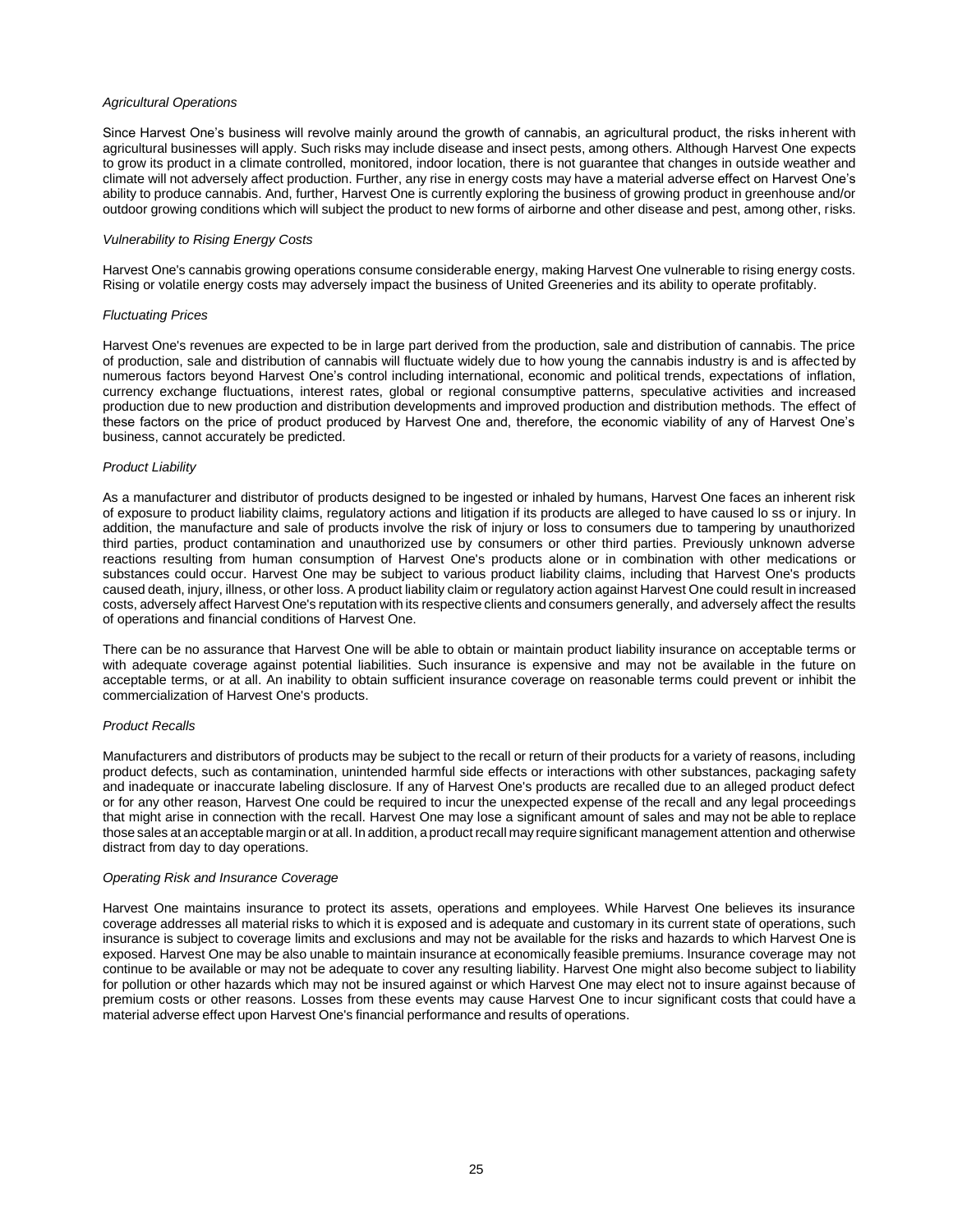#### **CRITICAL ACCOUNTING JUDGEMENTS AND ESTIMATES**

The preparation of the unaudited condensed consolidated interim financial statements requires management to make judgments and estimates and form assumptions that affect the reporting amounts of assets and liabilities at the date of the consolidated financial statements and reporting amounts of revenues and expenses during the reporting period. On an ongoing basis, management evaluates its judgments and estimates in relation to assets, liabilities, revenue, and expenses. Management uses historical experience and various other factors it believes to be reasonable under the given circumstances as the basis for its judgments and estimates. Actual outcomes may differ from these estimates under different assumptions and conditions.

A detailed summary of all of the Company's significant accounting policies is included in Note 3 to the annual audited consolidated financial statements for the year ended June 30, 2018.

Areas that often require significant management estimates and judgement include biological assets and inventory, the estimated useful lives and depreciation of property, plant and equipment, the estimated useful lives and amortization of intangible assets, goodwill, share-based compensation, warrants, accruals, provisions and the determination of the functional currency. The following is an outline of the estimates that the Company considers as critical in the preparation of its consolidated financial statements:

- The Company fair values its biological assets and inventory which requires estimates and assumptions on the stage of growth of the cannabis plants up to the point of harvest, harvesting costs, selling costs, average or expected selling price, wastage and expected yields for the cannabis plants.
- The Company has recorded depreciation and amortization which requires estimates of the useful lives and when the asset is available for use, which are determined through the exercise of judgment. The assessment of any impairment of these assets is dependent upon estimates of recoverable amounts that consider factors such as economic and market conditions and the useful lives of the assets.
- The Company has recorded stock-based compensation using the *Black-Scholes Pricing Model*, which includes key estimates such as the rate of forfeiture of options or PAR granted, the expected life of the option or PAR, the volatility of the Company's share price, and the risk-free interest rate.
- The Company has recorded certain warrants using the *Black-Scholes Pricing Model*, which requires includes key estimates such as the expected life of the warrants, the volatility of the Company's share price, and the risk-free interest rate.
- Judgement is used in determining whether an acquisition is a business combination or an asset acquisition. The Company must determine whether it is the acquirer or acquiree in each acquisition. Under IFRS 3 – *Business Combinations*, the acquirer is the entity that obtains control of the acquiree in the acquisition. If it is not clear which entity is the acquirer, additional information must be considered, such as the combined entity's relative voting rights, existence of a large minority voting interest, composition of the governing body and senior management, and the terms behind the exchange of equity interest.

#### **RECENT ACCOUNTING PRONOUNCEMENTS**

The adoption of the new and revised standards, amendments and interpretations issued by the IASB effective for periods beginning on or after July 1, 2018 has not had a material impact on the accounting policies, methods of computation or presentation applied by the Company.

Additional new or amended accounting standards that have been previously issued by the IASB but are not yet effective, and have not been applied by the Company, are as follows:

#### **IFRS 16 Leases ("IFRS 16")**

In January 2016, the IASB issued IFRS 16, which will replace IAS 17 – *Leases*. This standard introduces a single lessee accounting model and requires a lessee to recognize assets and liabilities for all leases with a term of more than twelve months, unless the underlying asset is of low value. A lessee is required to recognize a right-of-use asset representing its right to use the underlying asset and a lease liability representing its obligation to make lease payments. The standard will be effective for annual periods beginning on or after January 1, 2019, with earlier application permitted. The Company intends to adopt IFRS 16 on July 1, 2019 and is currently assessing the impact of this new standard on its consolidated financial statements.

#### **MANAGEMENT'S RESPONSIBILITY FOR FINANCIAL STATEMENTS**

Information provided in this MD&A, including the unaudited condensed consolidated interim financial statements, is the responsibility of management. In the preparation of these consolidated financial statements, estimates are sometimes necessary to make a determination of future value or certain assets or liabilities. Management believes such estimates have been based on careful judgments and have been properly reflected in the accompanying unaudited condensed consolidated interim financial statements. Management maintains a system of internal controls to provide reasonable assurance that the Company's assets are safeguarded and to facilitate the preparation of relevant and timely information.